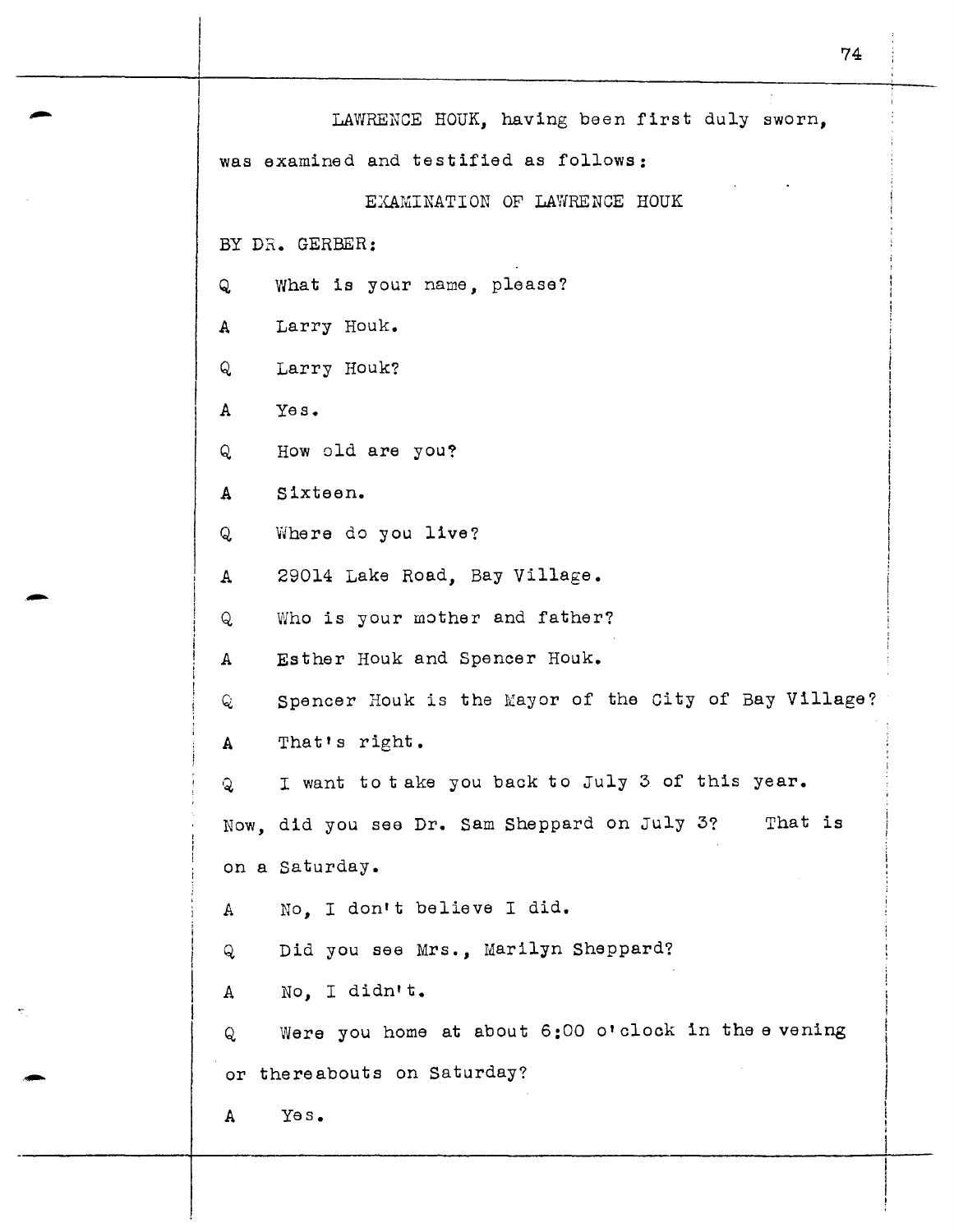Q Did you have dinner with your family at that time? A Yes, I did. Q Do you recall what you did after you had your dinner? A I had a date that night. Q You had a date that night? A Yes. Q Who was the girl? A Miss Sally Lease. Q What time did you return to your home? A About a quarter to twelve. Q What did you do then? A Well, I imagine, after I had something to eat I went A Well defined to bed. Q Did you listen to the ballgame or did you watch te le vis ion? A Oh, wait a minute, that, I watched a movie on T.V. Q Do you recall the name of the movie? A It was "Strange Holiday," I think was on. Q "strange Holiday"? A Yes, something like that. Q What time did you go to bed? A Probably around 1:30. After the movie was over. Q Were there any telephone calls to your house during the time you came home and  $1:30$ ?<br>A That would be hard to say. That would be hard to say. I don't think I can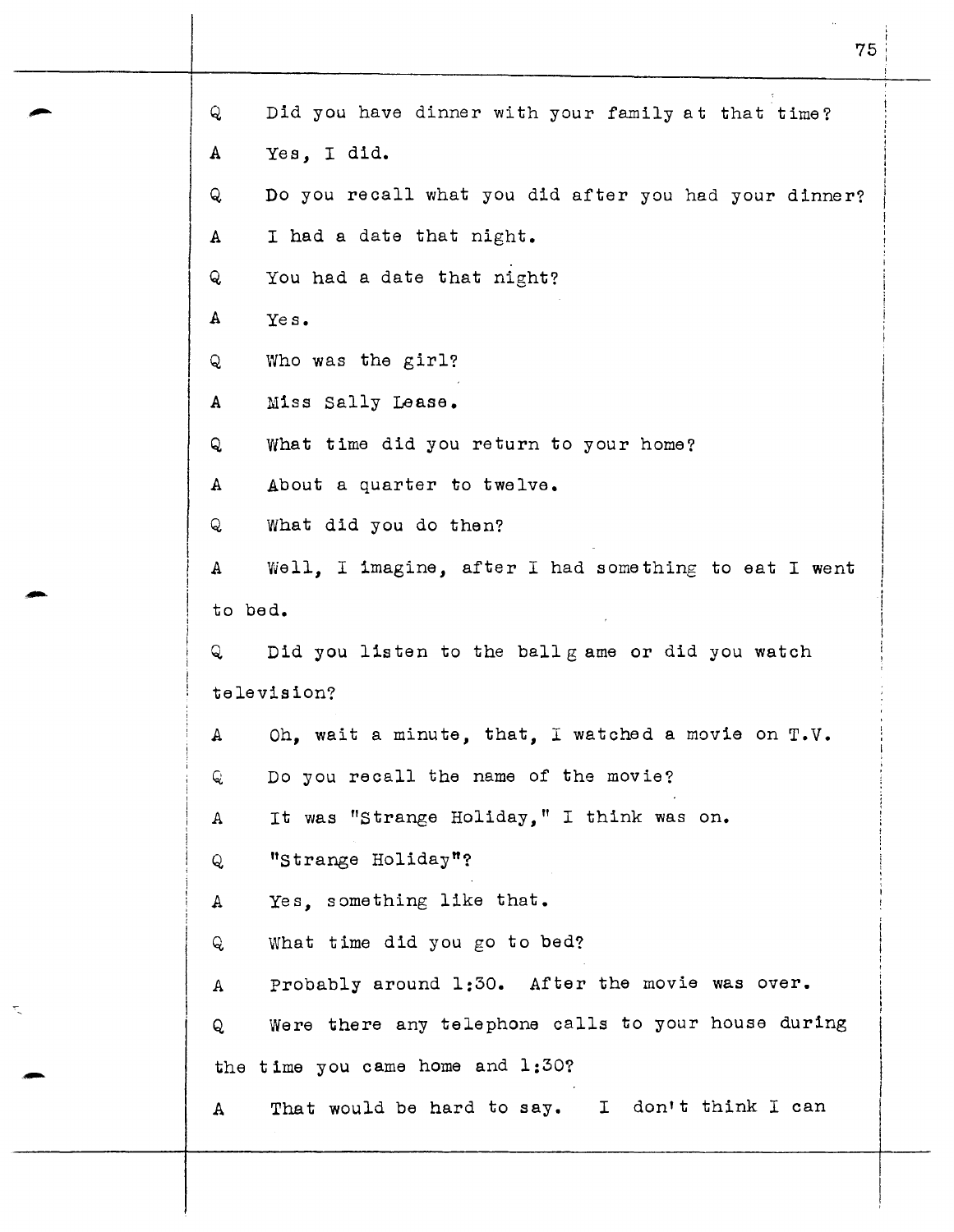remember.

Q Do you recall any?

<sup>A</sup>*No,* I don't recall any at all.

Q Did you hear any, the telephone ring, after 1:30 until the morning?

A Just the one that morning.

Q What time did you hear a telephone call?

A I don't remember at all. It would be around 6 :00 because I wake upe very morning about 6:00, because that is when I go to work usually.

Q Was it daylight or daybreak?

A I don•t recall what it was out, I mean, I was just sleeping and heard the phone call.

Q Now, what did you bear?

A Just the phone ring was all.

Q Did you hear who answered it?

A No, it rang a couple of times and I was going to answer it, I was going to get out of bed, and then it stopped ringing.

Q What is the next that you recall?

A Well, then my father came home and came up in my bedroom and told me what had happened.

Q What did he tell you?

A Well, he came in and he was very, he was shaking then. very visibly, and he told me that a terrible thing had

I I

I

I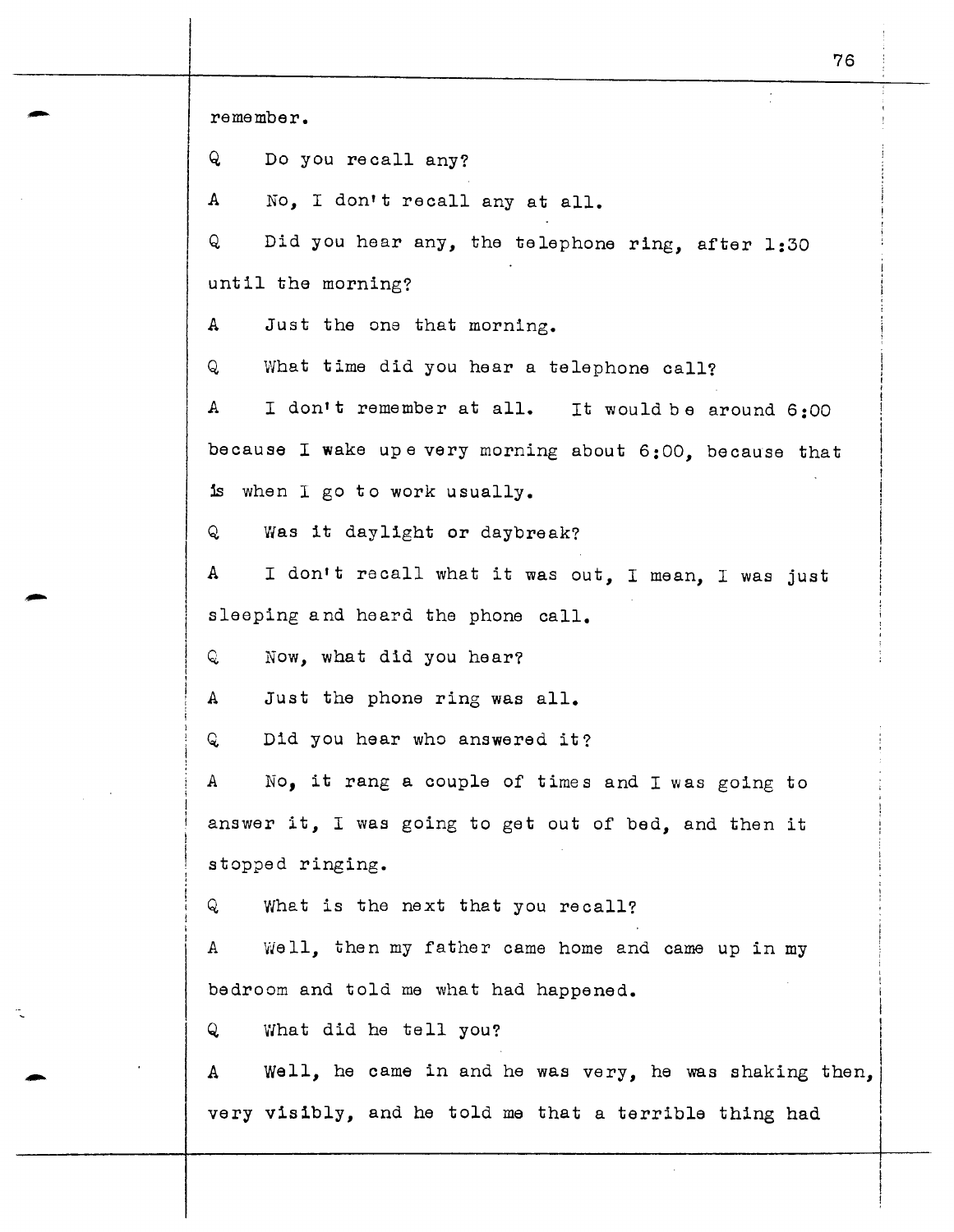- 77 happened, that they thought Marilyn had been killed, and he came back to check to see if we were all right. Q Do you know what time that was? A No, I don't. Q Was it daylight or daybreak? A It was daybreak then, just dusk, in the morning. Q What did you do then? A I remained in bed for a while until he called me downstairs. Q How long did that take? A Well, it was probably about ten minutes. Q Ten minutes? *<sup>A</sup>*Yes. He had gone downstairs and he calJed me down to ask me to lock the doors, just to stay there, not to stay there, but he told me to lock the doors and just be careful. Q What did you do? *<sup>A</sup>*Well, my sister came down then and I told her, and then I went up and got dressed and went over there. Q What time was this? *<sup>A</sup>*Well, I got over there I think it was just a little before 7:00, but I am not positive of that time at all because I didn't bother to look. Q And what did you see when you got there? A Well, I walked over and I saw my mom, and I am pretty

I I ' j 1 I

i !<br>!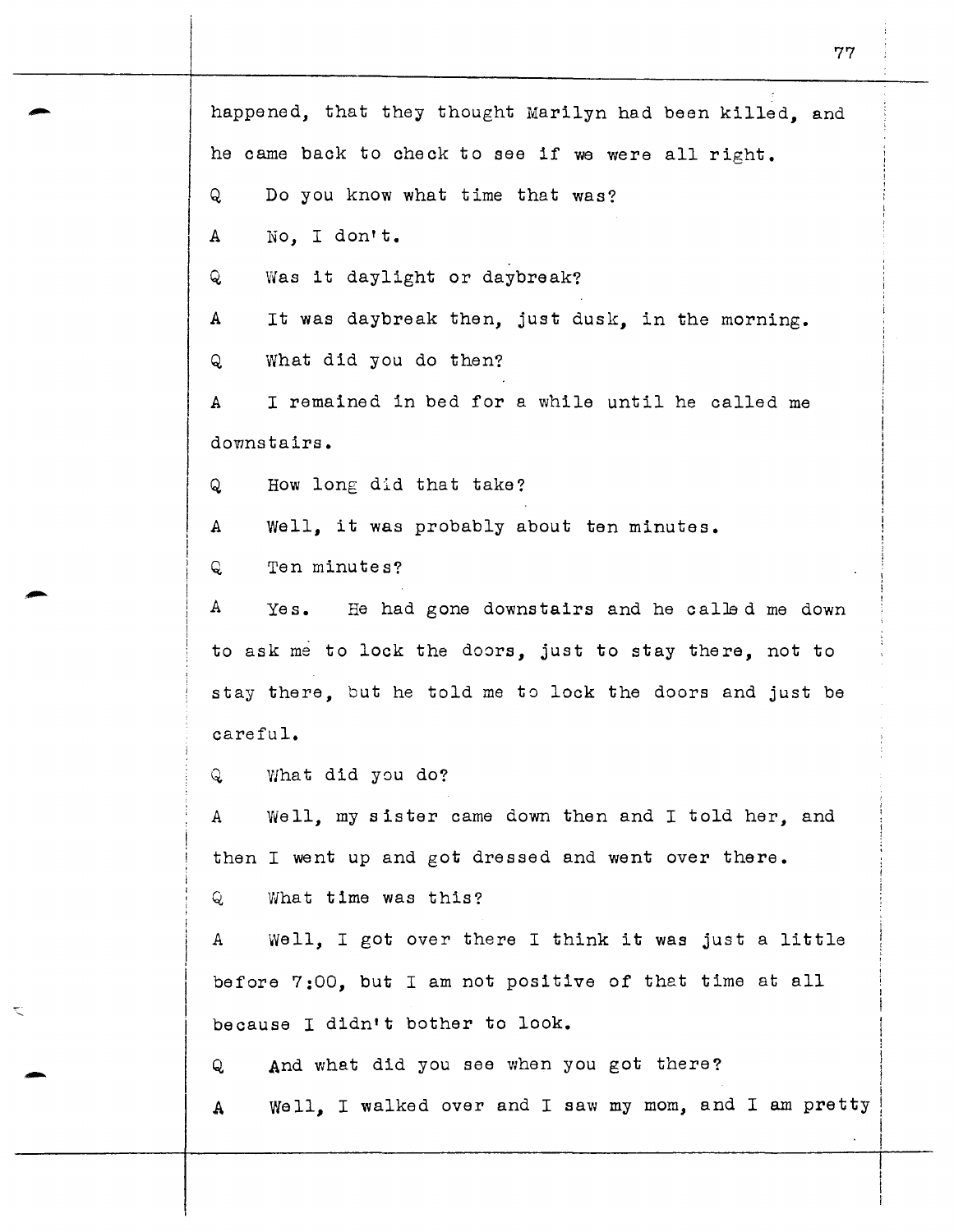sure the ambulance was there, and I think, I went, she told me my father was down on the beach, so I walked down the steps to the beach, and then just down to the bottom of the steps, and they told me to go back.

Q Who told you to go back?

A My father. He was down on the pier at Huntington, they were checking the beach, I guess, and he told me to go back upstairs, so I went upstairs.

Q What else did you see, who was there when you got there?

A Chief Eaton was there. Of course, my parents, and I think Sergeant Hubach was there.

Q Did you see Dr. Sam Sheppard?

A *No,* l didn't.

-

Q Did you see Dr. Richard Sheppard?

*J...* He came, I guess he had left and he c ame back again. I saw him when he came back.

Q What time was that?

It was probably somewhere around 8:00. I am not À. too sure, because I had been there for quite a while before he came back.

Q Where had he been, do you know?

A I don't know. I assume that he had taken Sam to the hospital. I knew Sam had gone down. But I didn't ask him.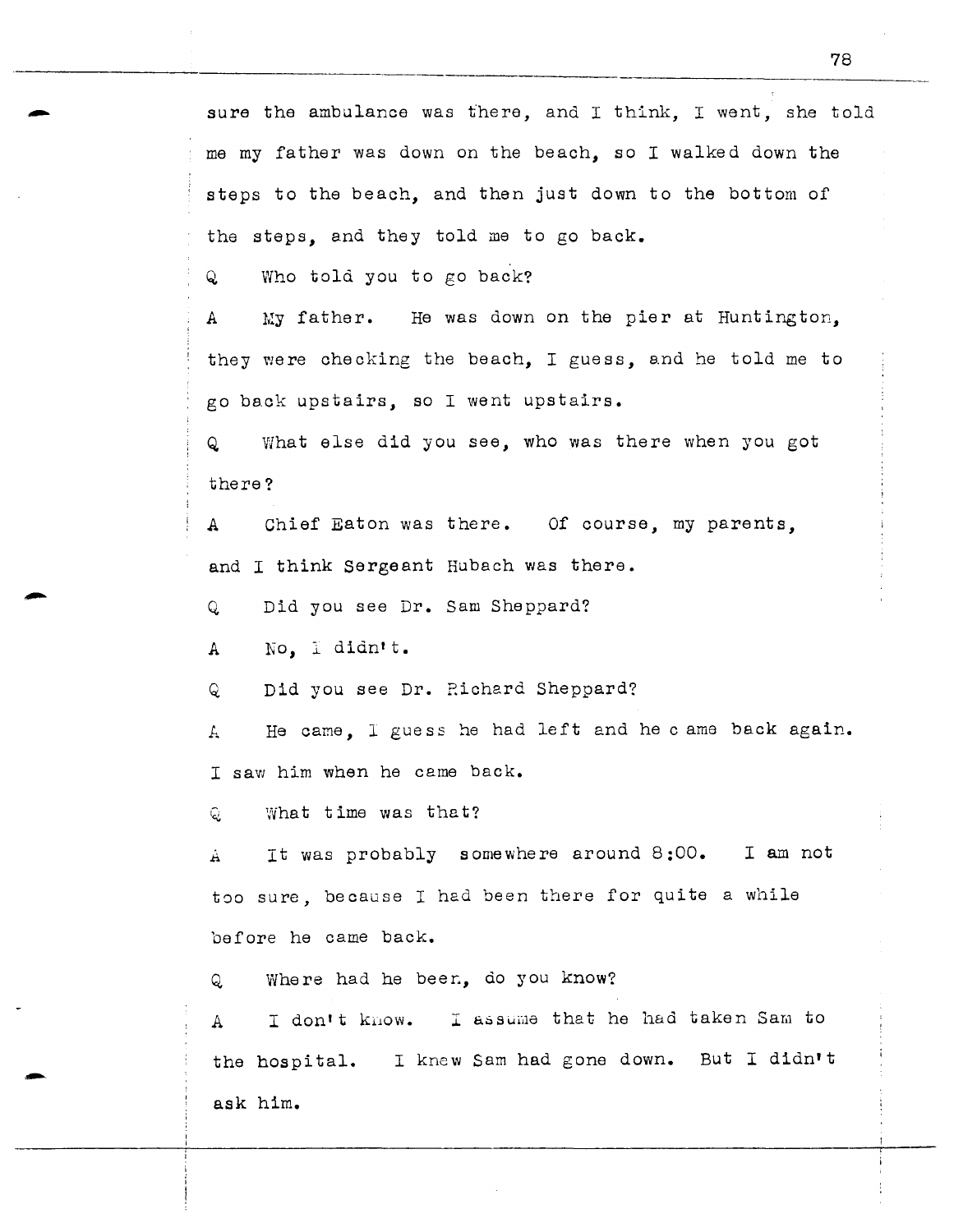Q Then you think he arrived, came back t o Sam's house about 8:00 o'clock or thereabouts? A Thereabouts, yes. Q Where was Stephen Sheppard? A He came back with Richard. Q When they came back what did they do? A Well, they came in the house and they stood by the door to the living room, and they were walking, and they went upstairs again. Q They came in the house? A Yes. Q Which door did they come in? A The one, the front one. Q Which do you call the front one? *A* The one that goes by the kitchen, where the hallway, where the den is, and the kitchen. Q The door on the road side or the lake side? A On the road side. Q. The road side. And what did they do then? A Well, I remember they came, they stood by the entrance of the living room and they were talking. Q, Who with? A I think it was one of the policemen, but I can't remember who it was. My mother was there. Q Did you hear the conversation?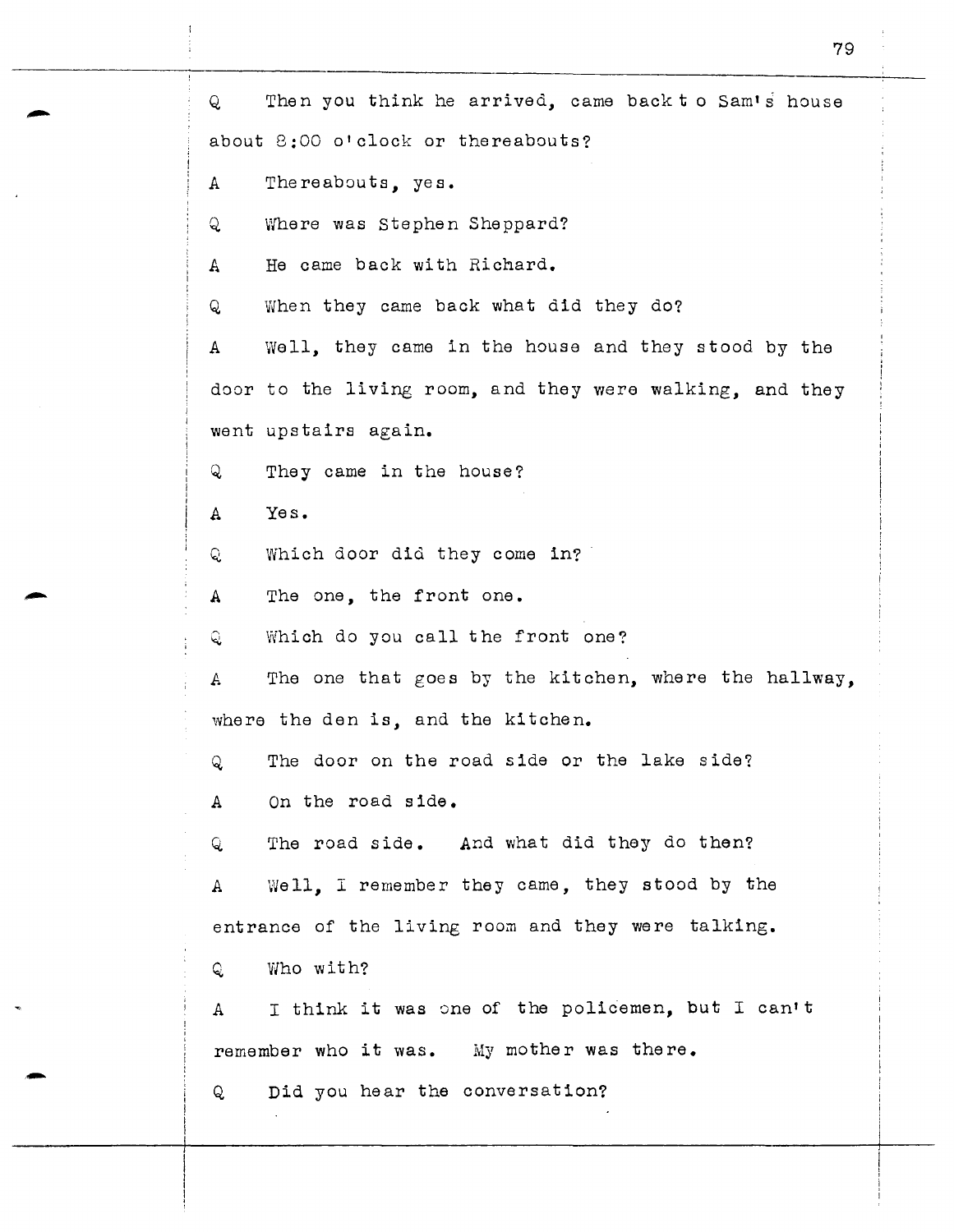A I was standing right there, but I can't remember anything that was said. Q Did you hear any part of it? A Oh, yes, I heard the conversation. Q What was it, can you recall anything that was said? A Well, I think Steve mentioned once, asked about Sam's neck, and Steve mentioned something about, I can't, something about that he thought a vertebrae or something in the back had been busted. I can't remember. Q This was at 8:00 o'clock in the morning? <sup>A</sup>Well, when they came, now, I think it was 8:00 o'clock, but I am not sure, because I have no recollection of time at all. Q Was I there when they came? A No. you weren't there. Q Do you know what time I got there? *A* I thought you got there around 8:30, but I wasn't sure. Q What else was said in that conversation? Did he go into any details about this vertebrae? A No, he didn't. I just asked him, my mother had told me that Sam when I asked her, she said Sam was holding his neck, was having trouble with his neck, and then I asked Steve what the trouble was, and he just said he thought it was a broken vertebrae.

80

94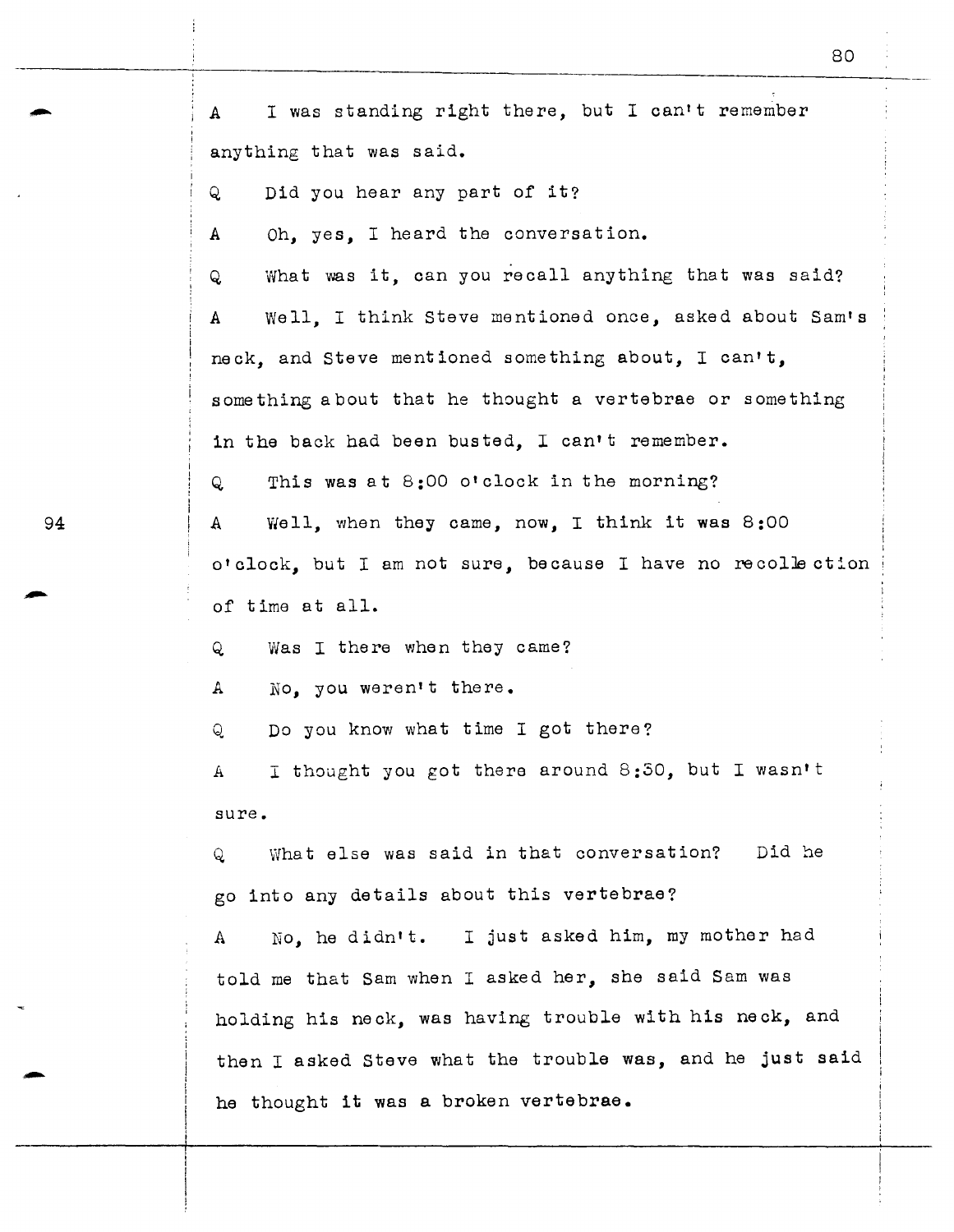| Q | Was there any discussion as to how it happened?            |
|---|------------------------------------------------------------|
| A | Not that I recall.                                         |
| Q | What else did they talk about?                             |
| А | That is the only thing that I can remember.                |
| Q | Did they talk about Chip?                                  |
| A | I think that, I am not sure whether he mentioned him       |
|   | or not, but I recall hearing that Chip had been taken from |
|   | the room and was taken down to Richard's.                  |
| Q | Did they say anything about the dog?                       |
| A | Not that I remember.                                       |
| Q | Did you see the dog?                                       |
| А | No, I didn't.                                              |
| Q | Do you know where the dog was when you got there?          |
| A | Not when I got there. I heard later that he was            |
|   | out in the yard or over at the next door neighbor's,       |
|   | but I did not know where he was when I got there.          |
| Q | Did you see the dog?                                       |
| A | No.                                                        |
| Q | You didn't that morning?                                   |
| A | No, not that morning.                                      |
| Q | Not in the house? Did you see him either in the            |
|   | house or on the outside?                                   |
| A | No.                                                        |
| Q | What did you notice when you got into the house?           |
| A | Well, there was, I noticed the drawers in the living       |
|   |                                                            |

81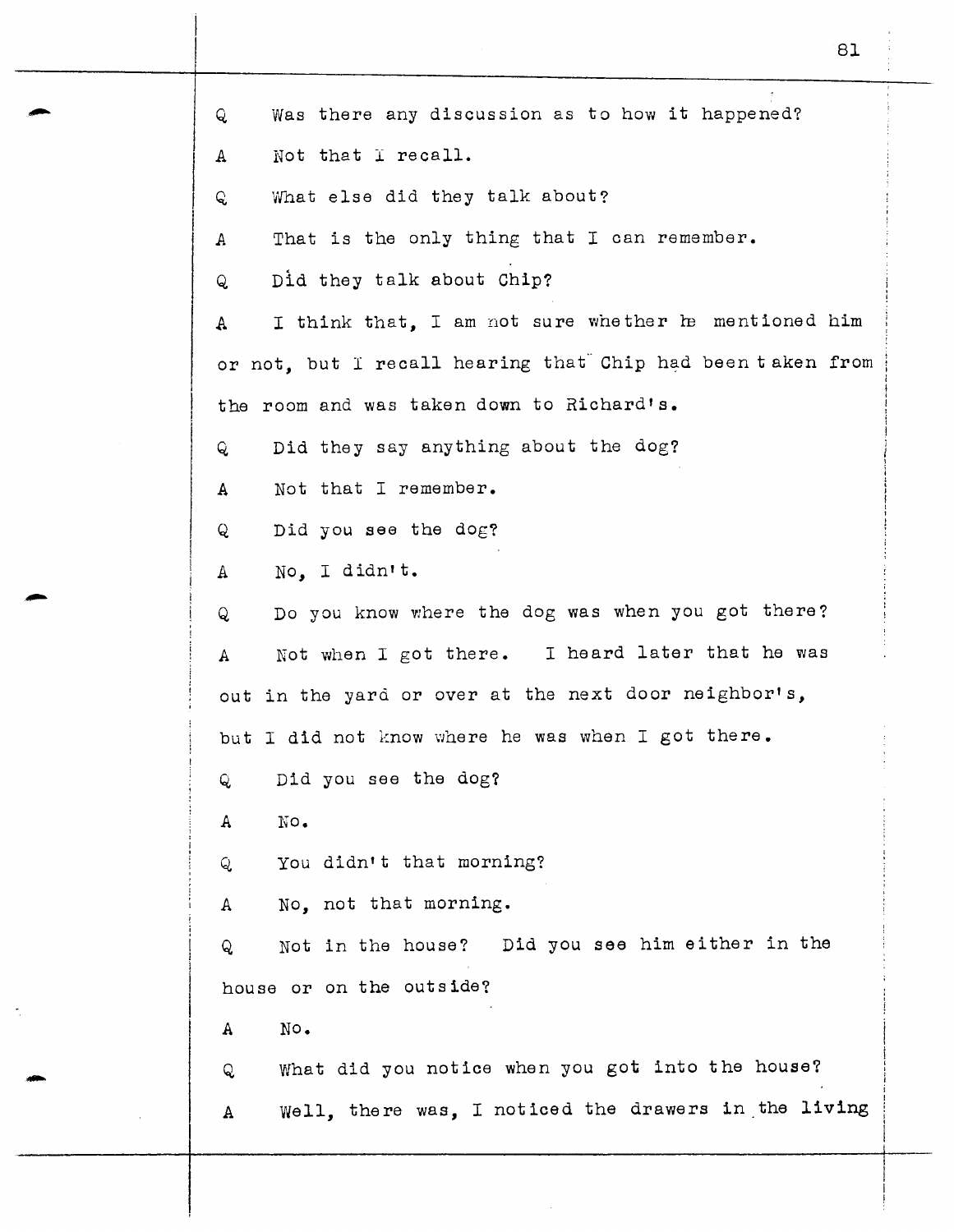room were pulled out, and in the den, I went in the den and I noticed those were out. Q Did you touch anything or handle anything during the time you were in the house? A I tried not to. I may have, but I don't believe <sup>I</sup> did. Q You tried not to. Did somebody instruct you not to? A I don't remember. I just, I think one of the policemen told us, told me not to touch anything at all. Q Was Sam Sheppard still at home when you got there or had he been -- A He had been taken. Q He had been taken away? A Yes. Q Did Richard and Steve say where they had taken him to? A I think they mentioned taking him down to the hospital. Q No. Did they say where they had taken him to? A (No response.) Q What do you mean by they must have taken him down to the hospital, did they mention it? i I l A Well, I am not sure of this, but I think that I  $\mathbf{I}$ asked them and they said he was taken down to the hospital. Q You asked them, that is what you think you recall, I I

82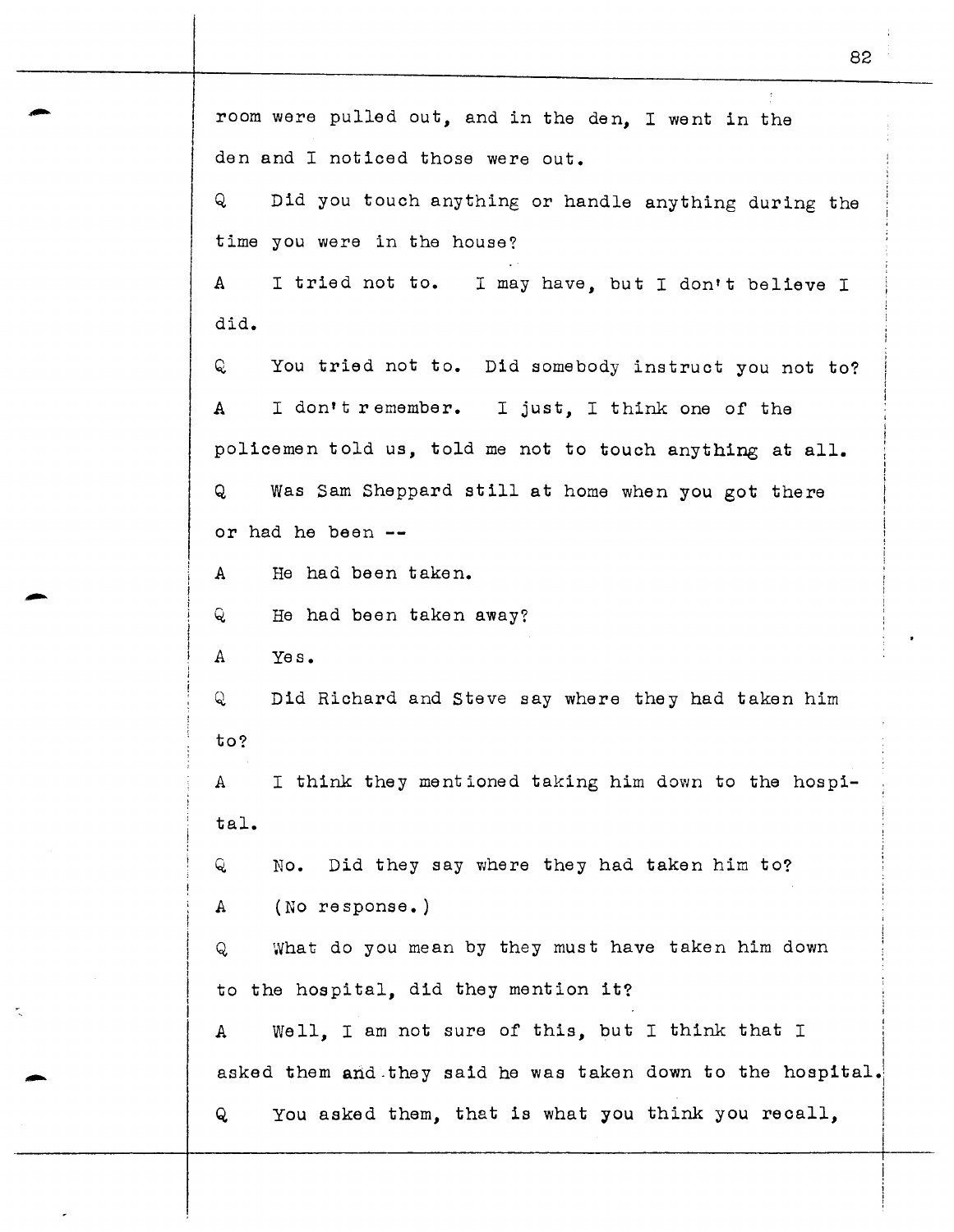| you asked them where he was and they told you they had            |  |  |  |  |  |  |  |
|-------------------------------------------------------------------|--|--|--|--|--|--|--|
| taken him to the hospital, is that it?                            |  |  |  |  |  |  |  |
| Well, I am not sure whether I asked them or not,<br>$\mathbf{A}$  |  |  |  |  |  |  |  |
| but I knew he was down there. They probably told me.              |  |  |  |  |  |  |  |
| It was one of them.                                               |  |  |  |  |  |  |  |
| Did you go in the kitchen?<br>Q                                   |  |  |  |  |  |  |  |
| Yes.<br>A                                                         |  |  |  |  |  |  |  |
| Did you touch anything or disturb anything?<br>Q                  |  |  |  |  |  |  |  |
| As I said before, I tried not to.<br>A                            |  |  |  |  |  |  |  |
| No, the kitchen I am talking about now.<br>Q                      |  |  |  |  |  |  |  |
| Well, it was the same in the whole house. I tried<br>$\mathbf{A}$ |  |  |  |  |  |  |  |
| not to touch anything. I may have laid my hand on                 |  |  |  |  |  |  |  |
| something maybe, I might have touched the table along             |  |  |  |  |  |  |  |
| there.                                                            |  |  |  |  |  |  |  |
| The table?<br>Q                                                   |  |  |  |  |  |  |  |
| Not the table, but underneath the cupboards there.<br>A           |  |  |  |  |  |  |  |
| What room are you talking about now?<br>Q                         |  |  |  |  |  |  |  |
| In the kitchen.<br>A                                              |  |  |  |  |  |  |  |
| In the kitchen?<br>Q                                              |  |  |  |  |  |  |  |
| Then I may have touched the sink when I was in<br>A               |  |  |  |  |  |  |  |
|                                                                   |  |  |  |  |  |  |  |
| there.                                                            |  |  |  |  |  |  |  |
| Did you go upstairs?<br>Q                                         |  |  |  |  |  |  |  |
| Yes, I did.<br>A                                                  |  |  |  |  |  |  |  |
| What did you see?<br>Q                                            |  |  |  |  |  |  |  |
| Well, I went up, I followed the doctors up, and I<br>A            |  |  |  |  |  |  |  |

·-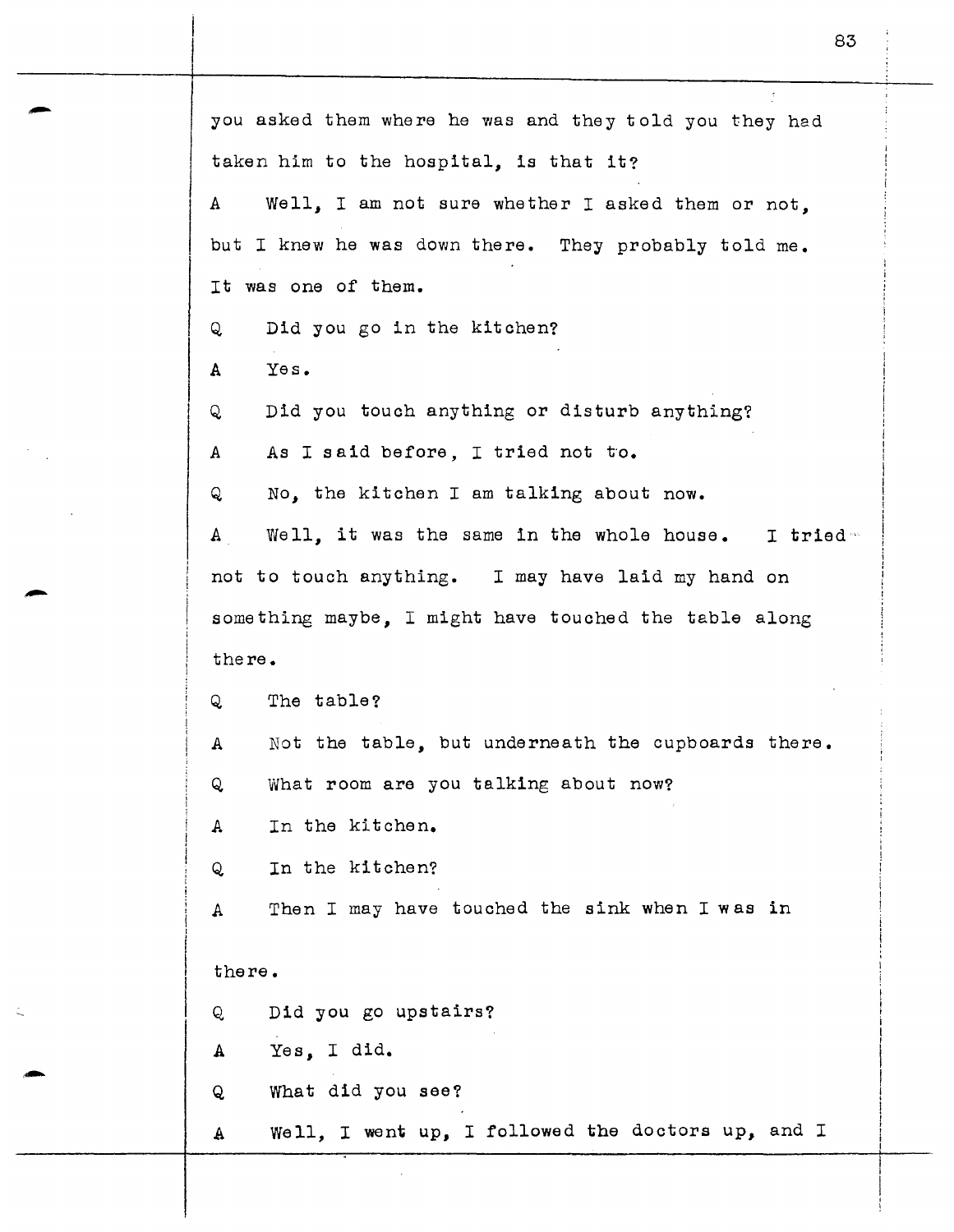went down the hall. I don't know whether they were looking for something. I don't recall just what they went up for. just checking around. Q They went upstairs, the two of them, Dr. Steve and Dr. Richard went upstairs? A Yes. Q At the time they came back you followed them up, is that the idea? A Yes. Q Where did they go? <sup>A</sup>Well, they went down the hall and they went into the far room where Dr. Hoversten had been sleeping down at the other end. Q They went down the hall and went into the room where Dr. Hoversten had been sleeping? A Yes. Q Did you go with them? *A* Yes. Q Did they do anything in that room? A No, they just looked around. Q Did they handle anything or did they pick up anything? A Not that I recall. Q Did they look in the closet in that room? A I don't believe they did. Q Did they look in the chest of drawers in that room?

B4

95

-

-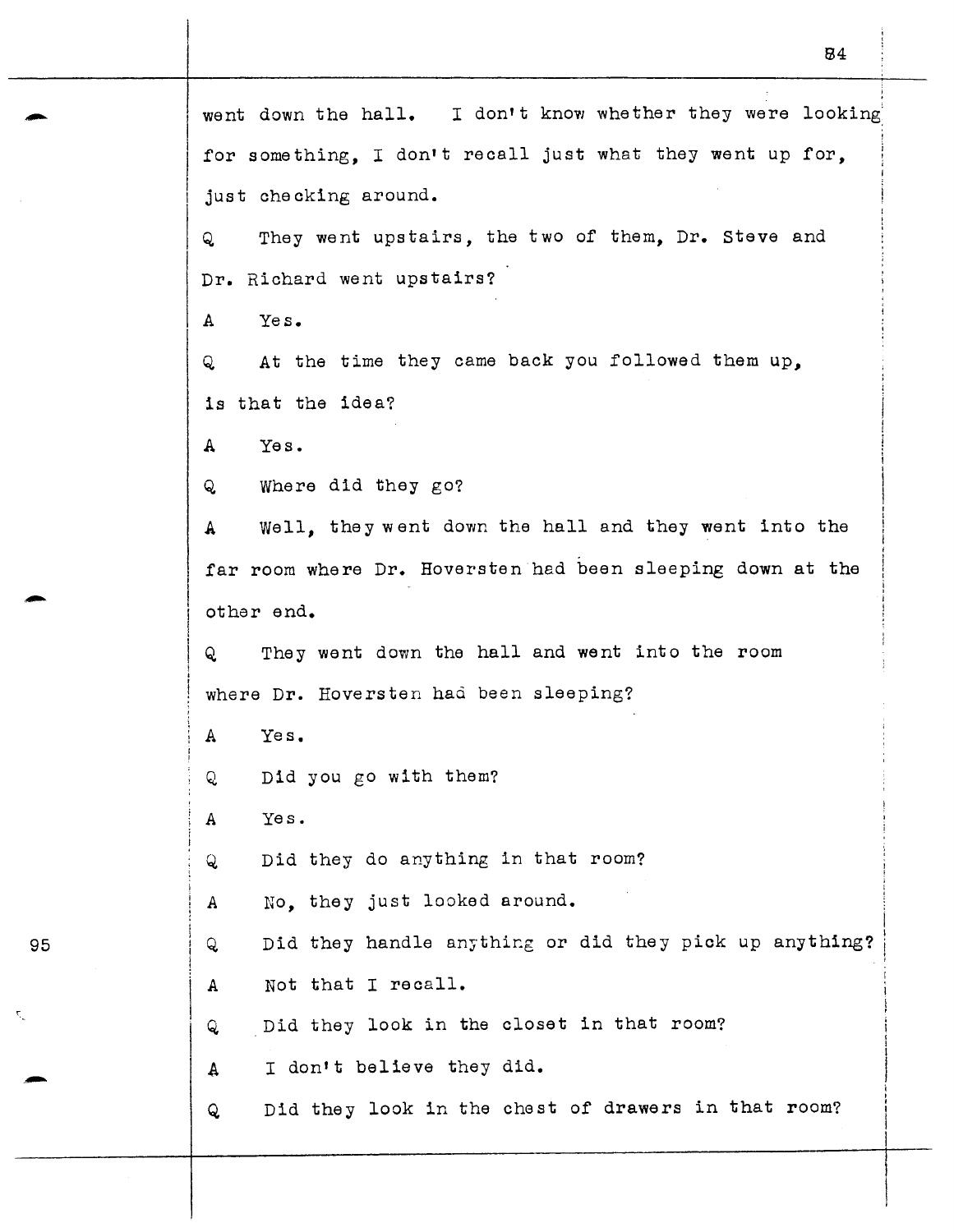A I don't think so.

Q Was the light burning in the room when you went in there?

A I don't believe there was.

Q What did you see on the floor in that room and what did you see in that room?

A Well, the bed was unmade and the covers were back, and I think there were some clothes on the floor.

Q Did you touch or handle anything in that room? A No.

Q Did anyone touch or handle anything in that room, in that particular room?

A I don•t believe so.

Q was there any conversation while you were in that room?

A I am not sure whether this occurred in the room or later, but we had mentioned the bed being unmade, and somebody said that Marilyn had refused to make the bed. We were curious whether they had slept there or not.

Q Curious as to who slept there?

A Dr. Hoversten.

Q Dr. Hoversten?

A Yes.

Q What else was said?

A Well, somebody said, it was at the time or later,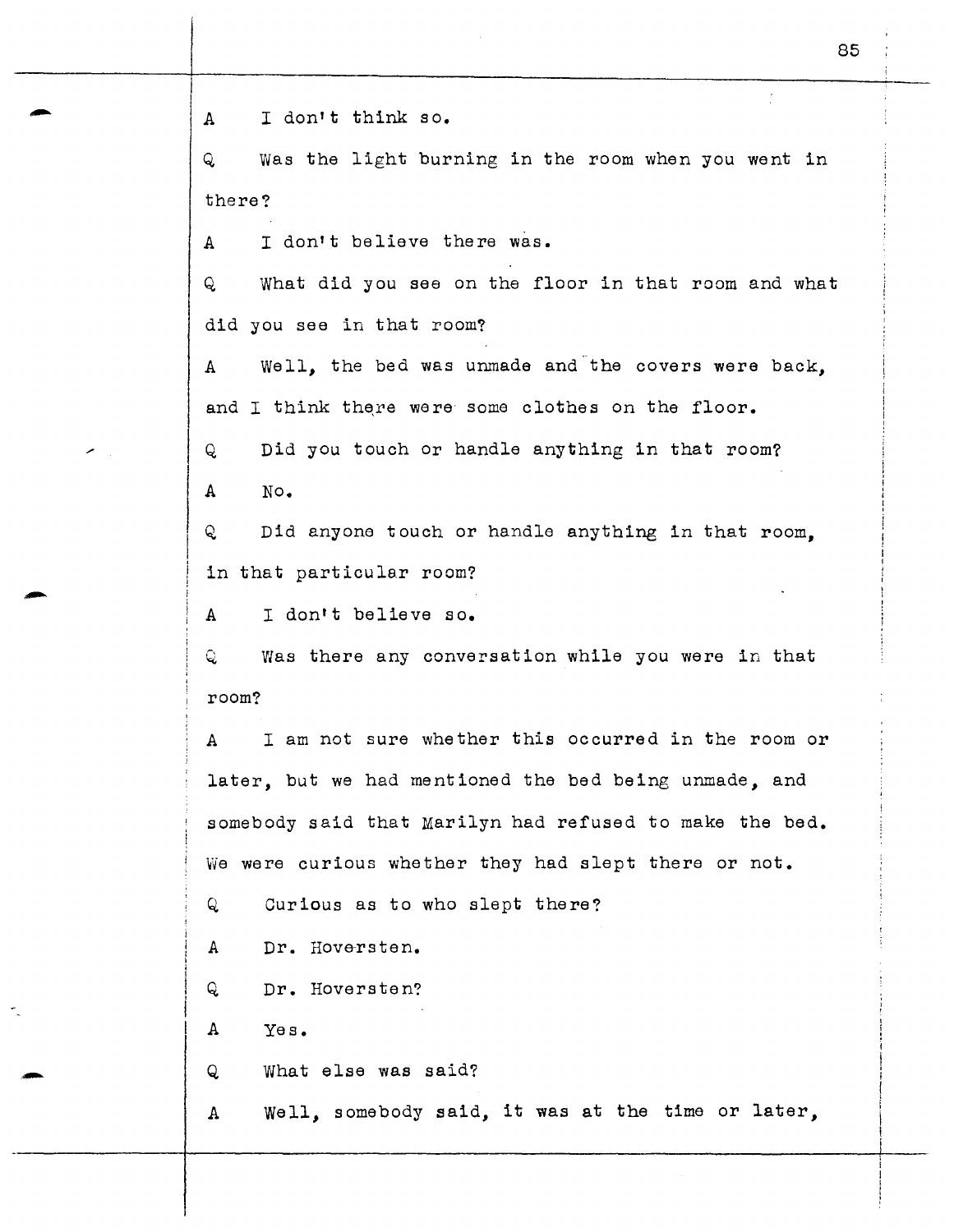that Marilyn had refused to make the bed for him, for some reason, that she was tired of having him sleep there or something like that, and she wouldn't make the bed for him. But I don't remember whether it was said in the room or mentioned later.

Q Was there any other conversation that related to that particular room?

A Not that I remember.

-

-

Q Did anyone open the grip that was in that room, the medical grip?

A I couldn't say. I don't believe so.

<sup>~</sup>Did anyone go into the closet in that room? A Somebody may have, but I am not positive on that either. I am trying to think where the closet was.  $Q$  Isn't the closet on the right-hand side where you go in next to the bed?

A Well, it would have to be there.

<sup>~</sup>Just about one or two steps away from the door jamb as you walk in on the right?

A I can't recall the closet door at all, I mean, if somebody may have opened it, I am not sure whether I saw somebody looking in. I was thinking it was over on the left or straight ahead on the left when you walk in.

Q Did anyone touch anything in the room that leads into this Dr. Hoversten's room?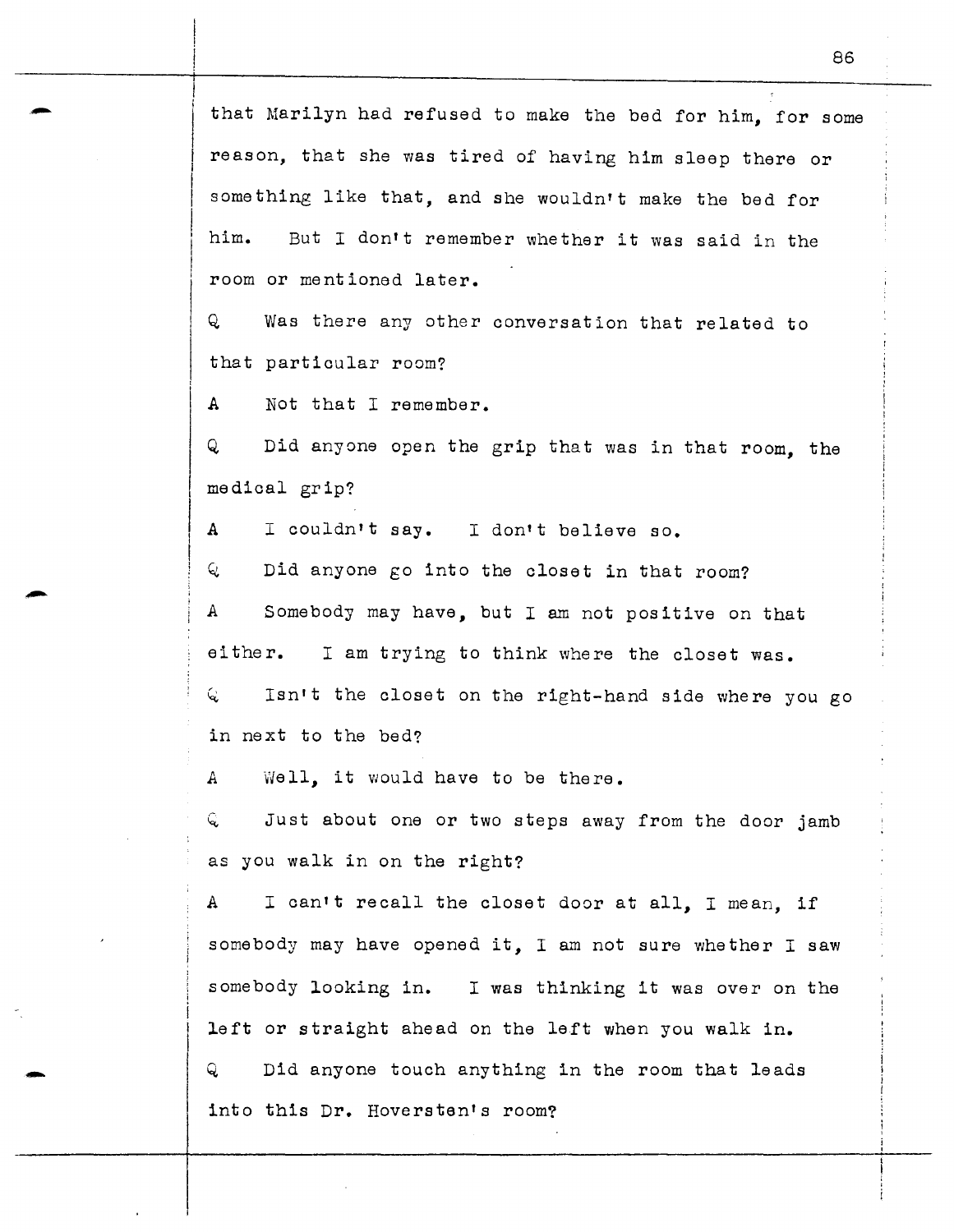e a letter the contraction of the solution of the solution of the solution of the solution of the solution of the solution of the solution of the solution of the solution of the solution of the solution of the solution of

Q Where did you go after you left that room, you and the two Dr. Sheppards?

A Well, my mother was with us, *too,* and I think there was somebody else, but I can't recall that either. We went back down the hall and then we went into the room where Marilyn was.

Q All of you?

A Well, I stood right at the door, and the two doctors went in.

 $\mathsf Q$ What did they do in that room?

A They were discussing something. I can't remember A They were di<br>just what it was.

Q. was your mother in there at that time?

A No. I think she remained out in the hall.

 $Q$  Who else was with you at that time, do you recall. was it a policeman or fireman or some other citizen?

A **I** think there was somebody, I think there was more than the four of us, but I can't remember who it was. Q Did you go up there, all of you, for any particular reason?

A I don't know what they went up there for, they started up for some reason, to look around, and I just followed them up.

Q Did you go into Chip's room, or did you look into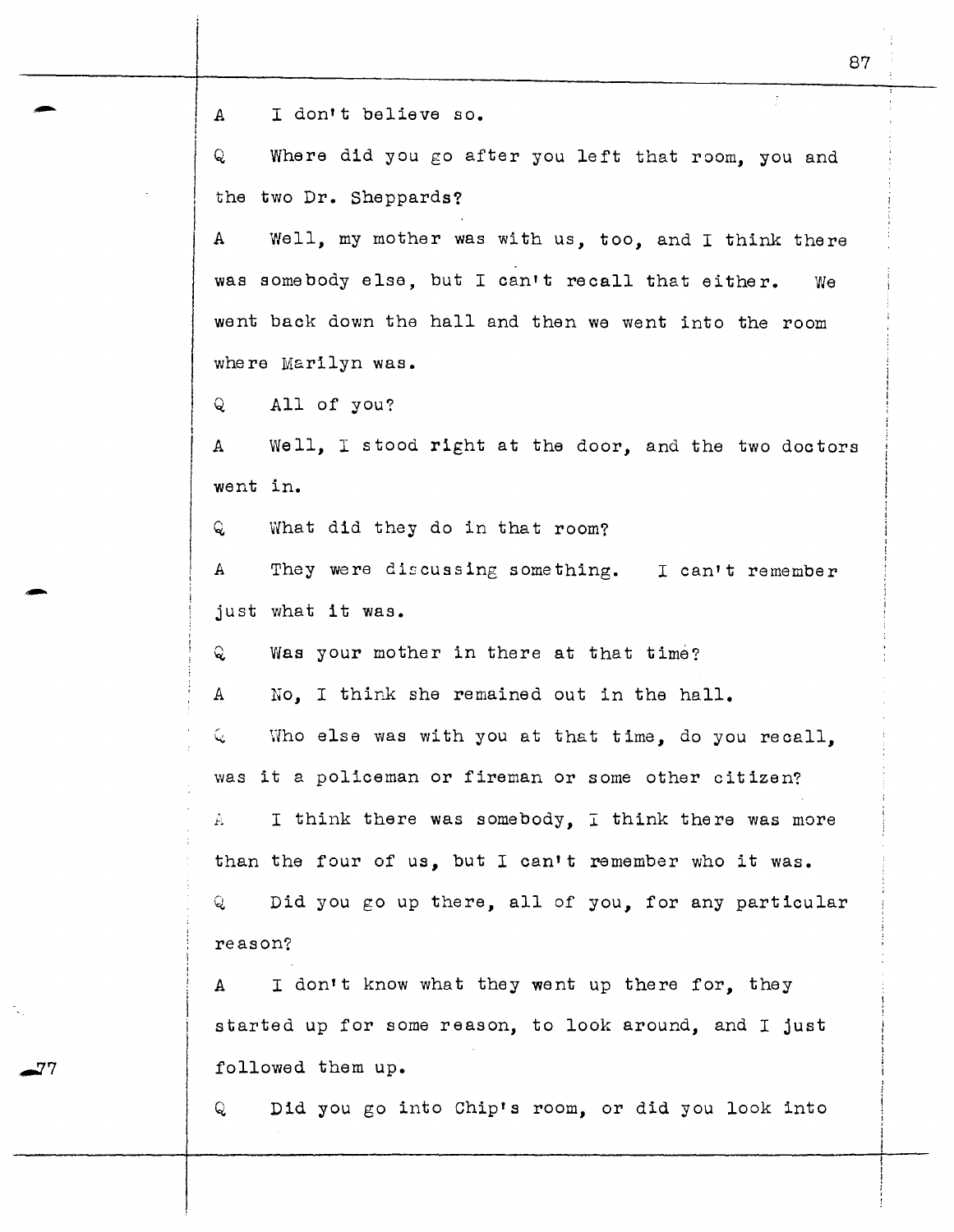Chip's room? A I looked into Chip's room, but I didn't go in. Q. Did you go into the room where Mrs. Sheppard was killed, did you go in there? A I stood in the doorway, maybe just partially through, but I didn't go all the way in. Q But the two Dr. Sheppards were in that room? A Yes. Q Did they do anything in that room, touch anything, handle anything in that room? A I don't think they did. I think they just stood there. They didn't move around in the room. They just went in and just stood there. Q The body was still there? A Yes. Q Did they pick up any clothes? A No. Q Did they handle any chairs? A *No,* I don't believe they did. Q Did they pick up anything on the chest of drawers? A I don't believe they did, but I couldn't say. Q. Did anyone sit down on the other bed? A No. Q Did anyone handle anything on the night stand between the beds?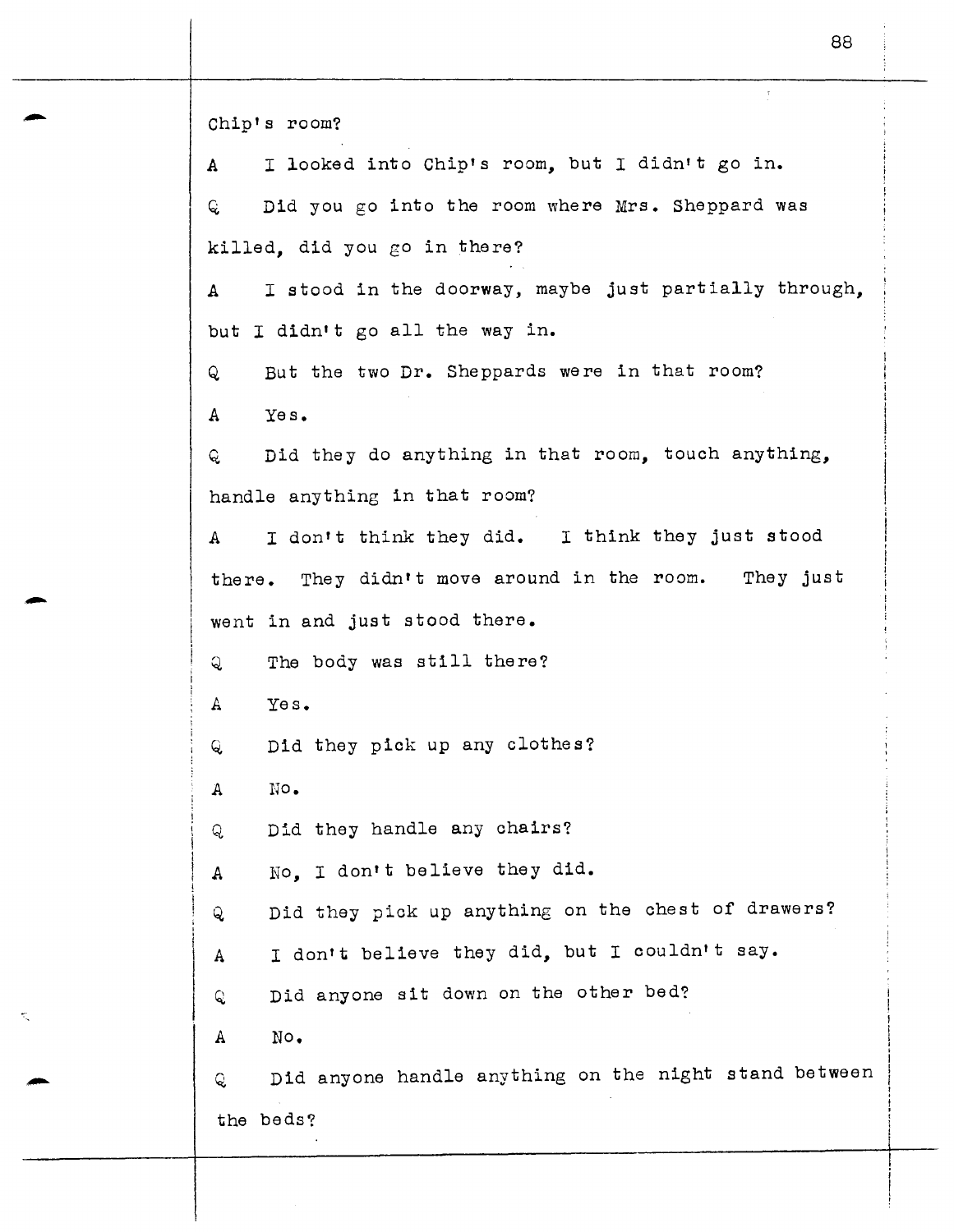A No. Nobody went over that far. Just stood there by the door. Q Did anyone go into the bathroom? A I don't believe so. Q Were you up there at any time alone? A No. Q Did you notice the couch in the living room alongside the s tairway? A Yes, I did. Q How early in the morning did you notice that? *A* Well, the time I had gone, wait a minute, maybe, well, I would have noticed it when I went, when I went upstairs, because that is the only time I was in that part of the living room. Q Did you go upstairs through the living room and not through the kitchen? *A* I think I went up through the kitchen. Q. Did you notice the couch whether it was disarrayed or disordered or anything? A No. Q Did you notice this jacket, corduroy jacket? A No. I didn't. Q You didn't see a corduroy jacket? A No. Q Did you notice anything, any wet footprints or

89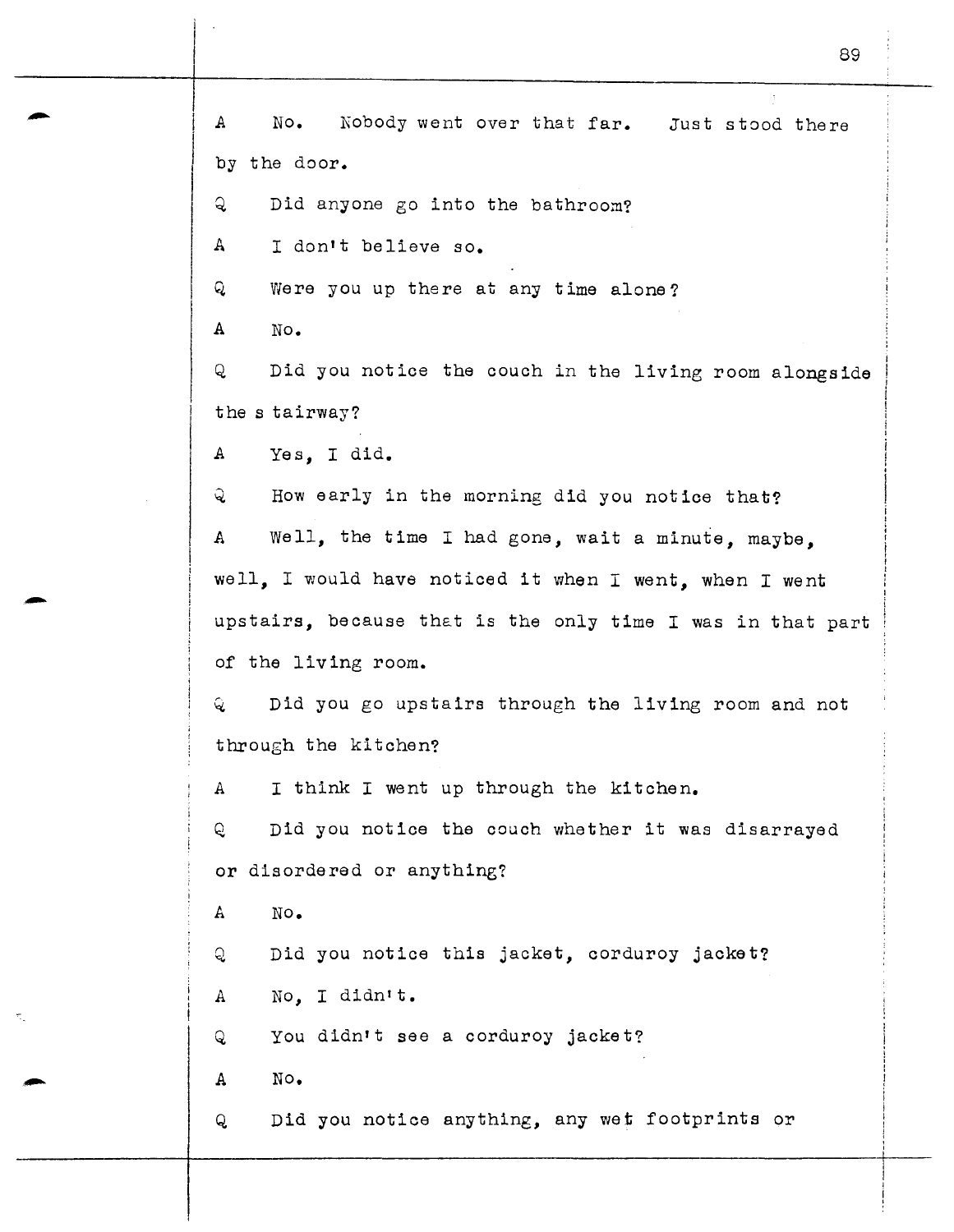anything?

A No. I remember looking for them, *too,* and I didn't see any.

Q Did you notice any sand in the upholstered chair, the leather upholstered chair 1n the study?

A No.

Q Did you notice any water?

A No.

-

-

Q When you were making this trip, this tour, with the doctors Sheppard, where else did you go? As I got it, you went upstairs, you went to where Marilyn was on the bed, you went into the room adjacent to where Dr. Hoversten was sleeping --

A Well, first we went down through that to Dr. Hoversten's room, and then we came back in the room.

Q You can only get into Dr. Hoversten's room by going through the other one, is that right?

A Yes.

Q You went through this room, that is on the righthand side, on the road side of the house, is that right?

A That's right.

Q You went into that room?

A Yes.

Q Did you notice how many pieces of furniture were in that room?

 $\mathfrak{f}$  . I I I

 $\mathbf{I}$  $\vert$  $\vert$ ! I

i ! I I i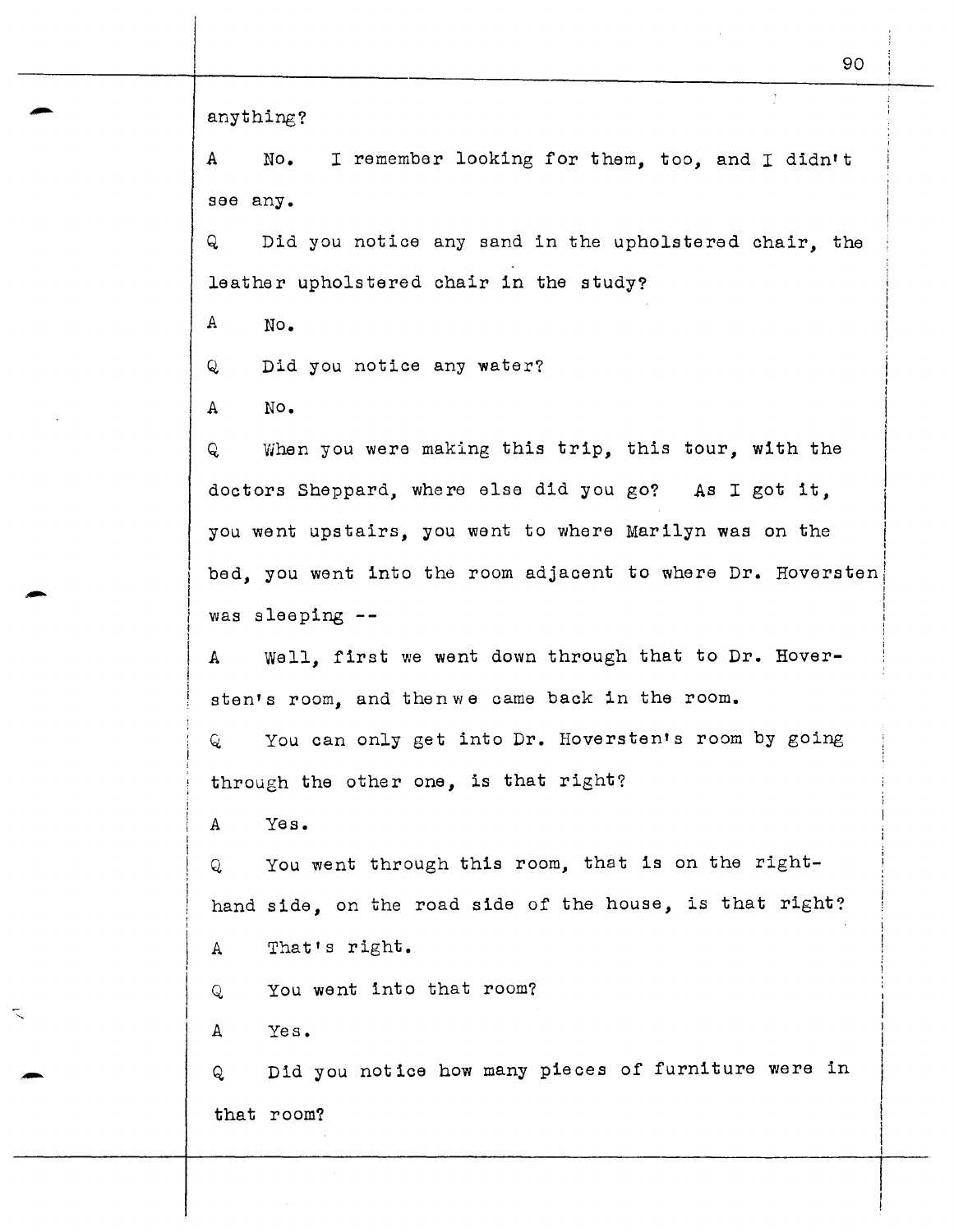**<sup>A</sup>**The first room? Q Yes. A I thought it was empty, but I am not sure. There might have been a chair or something there. Q Did you notice the chest of drawers against the wall? A Against the west wall? Q Against the east wall. A Is it the east **wall?** No, I didn•t notice. Q Did you notice a desk on the south side of the room on the road side? A No. Q Did you notice the lamp? A No. Q Did you notice the chair? A I said, I might have, my impression was it wasn•t completely empty, but I always thought of it as having a bed in it. Q You mean otherwise because it didn•t have a bed in it it was empty, is that it? A That was my impression. It wasn't completely empty, I don't believe. I did recall a chair in it. Q You went through the door into Hoversten•s room, all of you went in, that is at least the four of you, is that the idea? A Yes.

-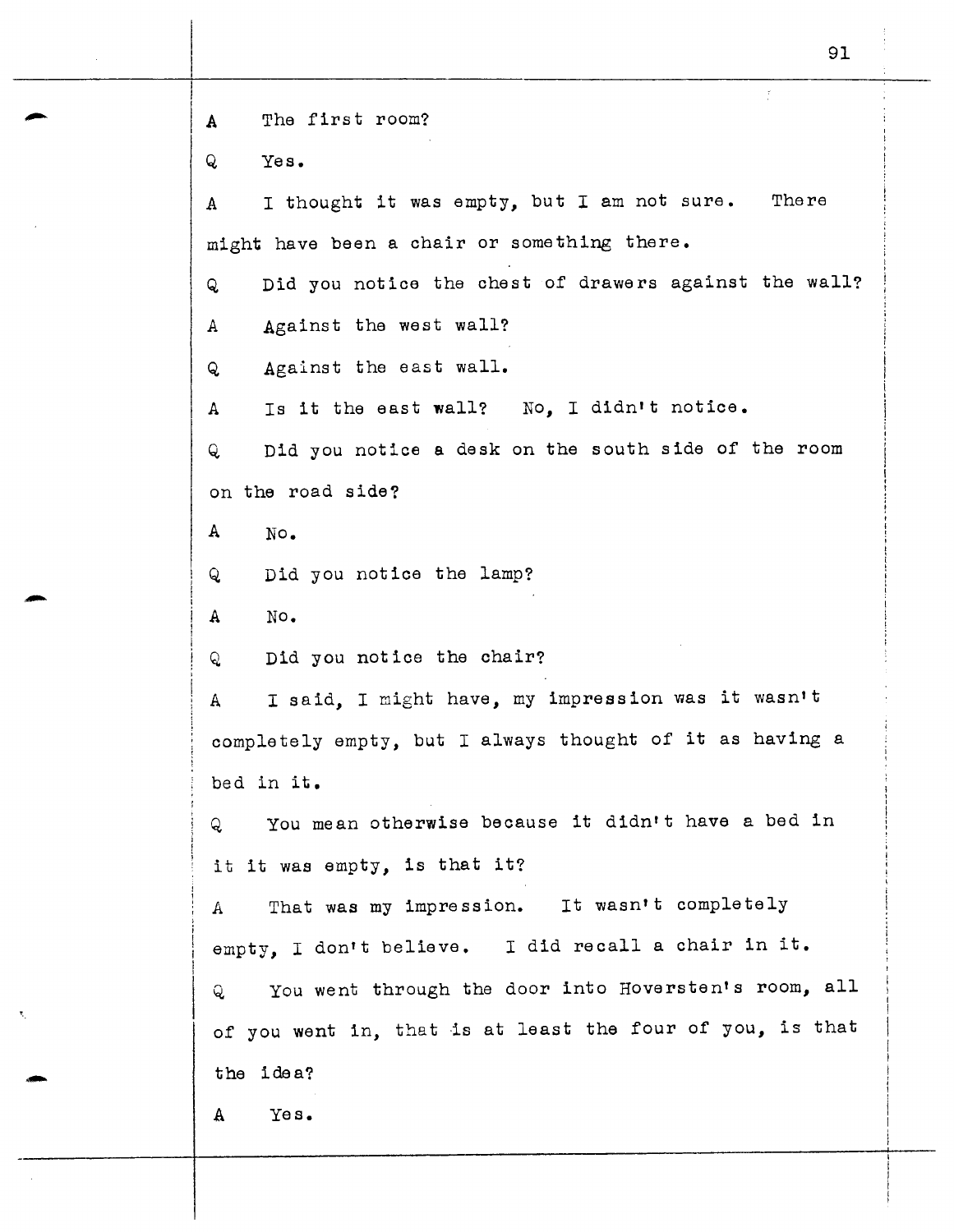Q Then you came back out through this room that you entered first into the hallway, and then you went into Marilyn's room? A correct. Q Now, who went into Marilyn's room, the two Dr. Sheppards? A Yes. Q Your mother went downstairs? A I don't remember just what my mother did. Q Did she leave or did she stand there at the doorway the way you said you were standing? A She might have been behind me, but I don't remember whether she was there. I don't recall. Q Where was this other person who was with you? A I am not positive there was another person. <sup>I</sup> thought there was somebody else went up with us. Q At that particular time there were only two people in Marilyn's bedroom when her body was on the bed, and that is the two Dr. Sheppards? A As I recall. Q Steve and Richard? A Q A  $\mathsf{Q}$ Yes. Now, where did you go? Well, I left and went downstairs. They stayed up, you came down alone?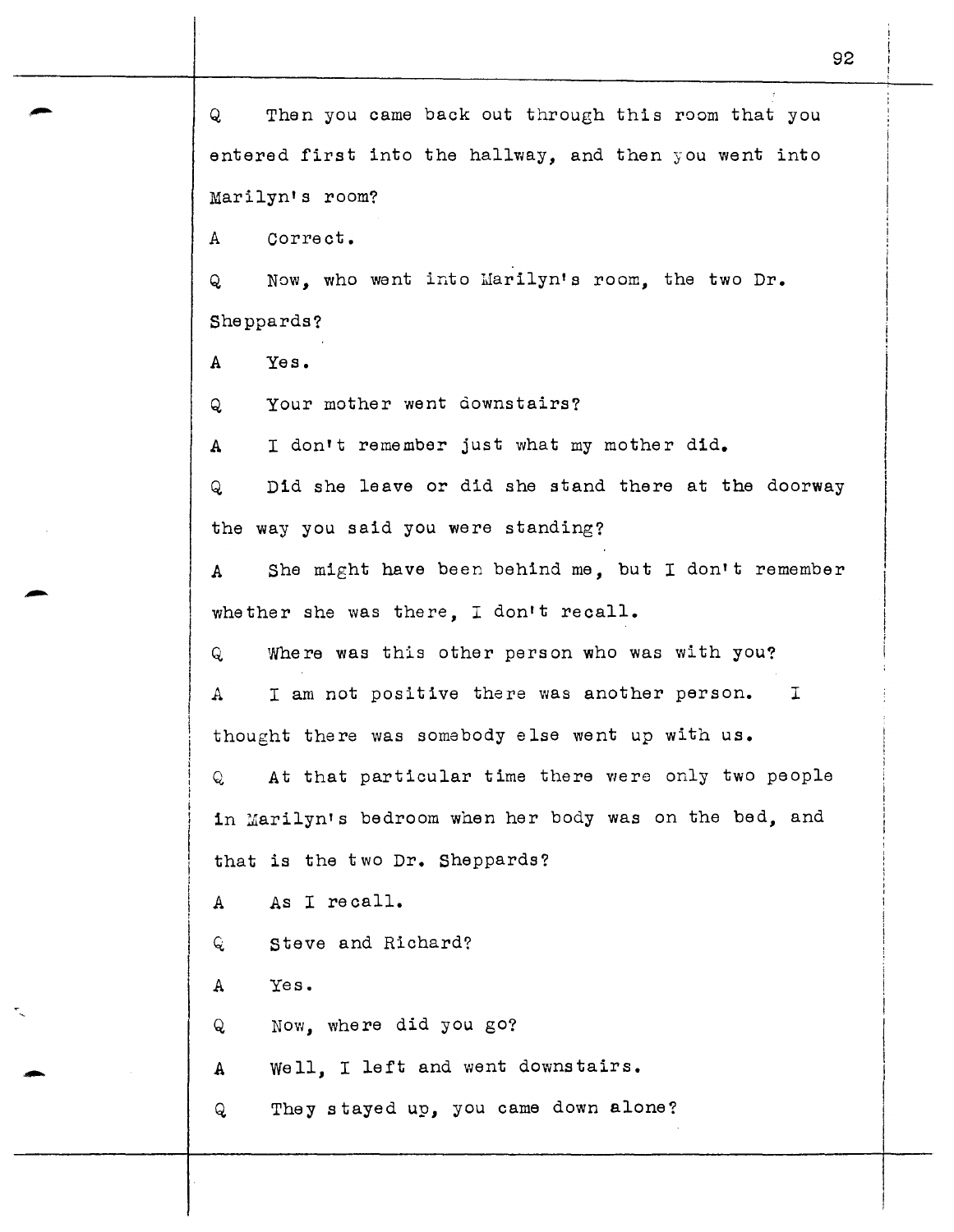$\tilde{\tau}$ A Yes. Q I don't want to put words in your mouth. You came down alone? Yes. I did. I came down first by myself. A And who remained up there then? Where was your Q. mother at this time? A She might have still been upstairs, I don't remember, but I went out to the car then and sat down, and they came out afterwards. Q Did you notice the Dr. Sheppards come down? A No. Q Did you notice what happened to the Dr. Sheppards after that? A No, I don't remember. Q You say you went out to the car? *A* Yes. Q. Then what did you do? <sup>A</sup>I sat down. Q You sat down in the car? A Yes. Q. Whose car is this? A Our car, our station wagon. Q Your own car? A Yes. Q The Houk car, is that the idea?

-

-

-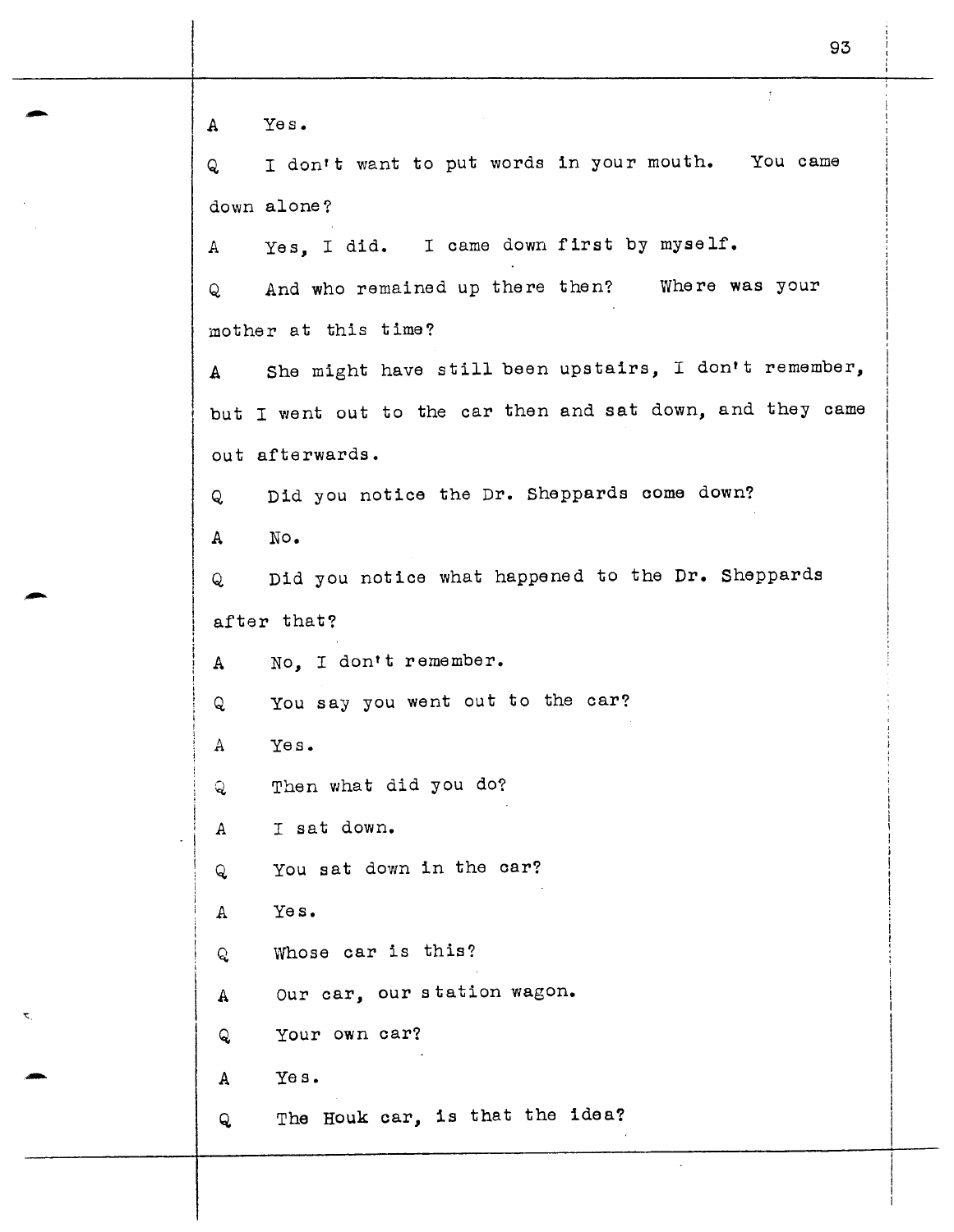94 A Yes. Q Then how\_long did you stay there? A I must have remained there for maybe a half hour. Their paper was delivered there. Q Their paper was delivered then? A Yes, by the time I got in the car and I was reading their paper. Q Who delivered, who delivers their paper? A I think it was a boy by the name of Fritz up the street. <sup>Q</sup>Fritz, last name? A Yes. Q What is his last name? A That is his last name. Q Fritz is his last name? A Yes.  $Q$  Now, I want to try and refresh your memory. tell you that I arrived at 8:00 o'clock, what would be the relationship to the time that Dr. Steve and Dr. Richard came back to the house? If I A Well, as I remember, I thought it took you quite a while getting there. Q I am telling you I arrived at 8:00 o'clock, I know that definitely. A Then they probably got there around 7:30.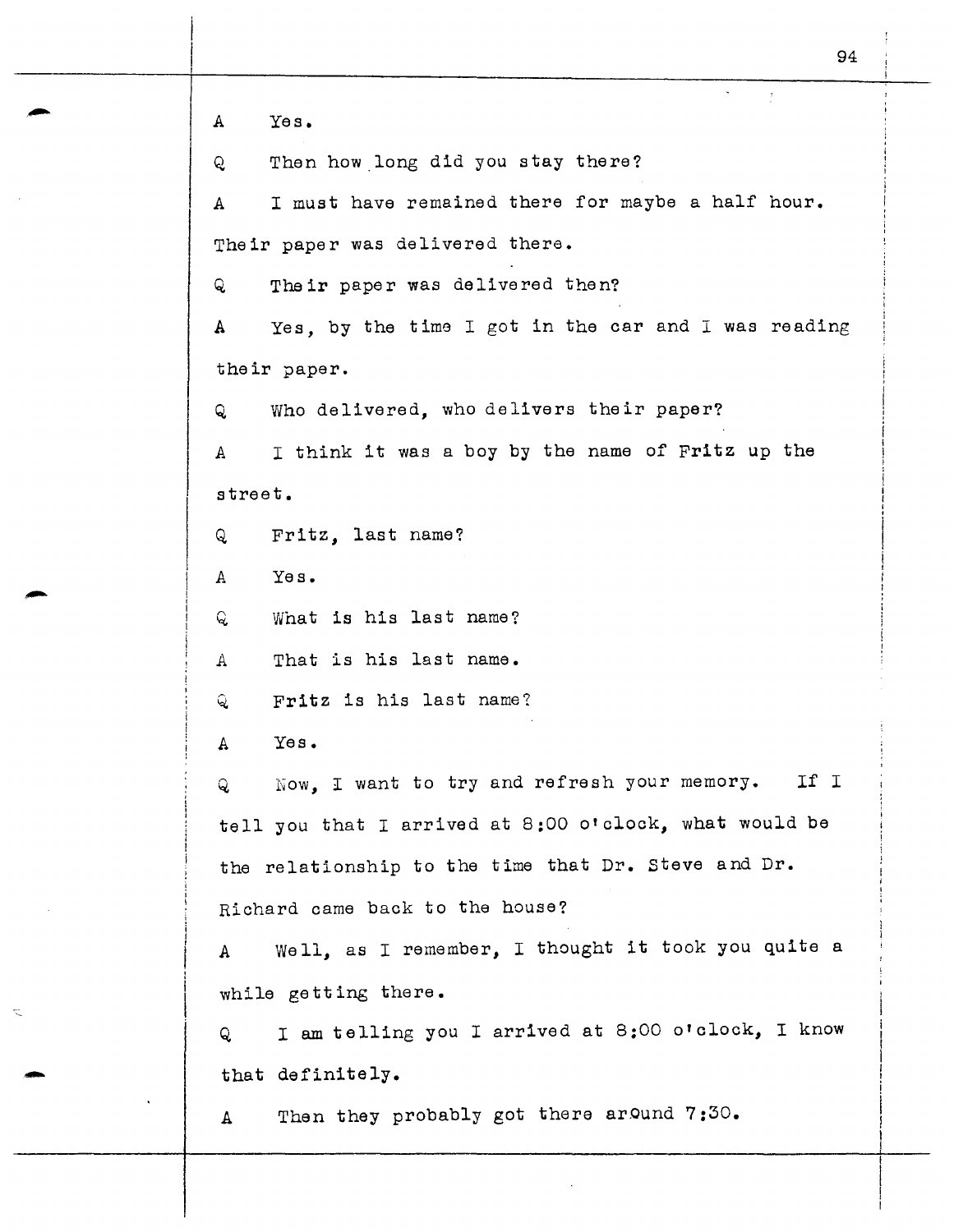Q They were there at least a half hour before I got there. is that the idea? A Yes. Q When I arrived there they were not there. happened to them? A Well, they may have left by then. Q Did you know Chip? A Yes. Q What kind of a child was Chip? What A Well, he was, what do you mean by what kind of a child? Q Well, was he a well-behaved, well-mannered child? <sup>A</sup>Yes, very well. He was very well brought up, I would say, I mean, he is very courteous and has manners. Q Did he do the ordinary things that any other child his age that you noticed would do, play the same way, act the same way? <sup>A</sup>Yes, he seemed perfectly normal. He played indians all the time. He was very fond of indians.  $Q$  Who did he play with? A He didn't have too many friends on that side of the road, because it was hard for any friends to come down and cross Lake Road to him. He usually played by himself in the yard. Q He played by himself. Did he appear frightened?

95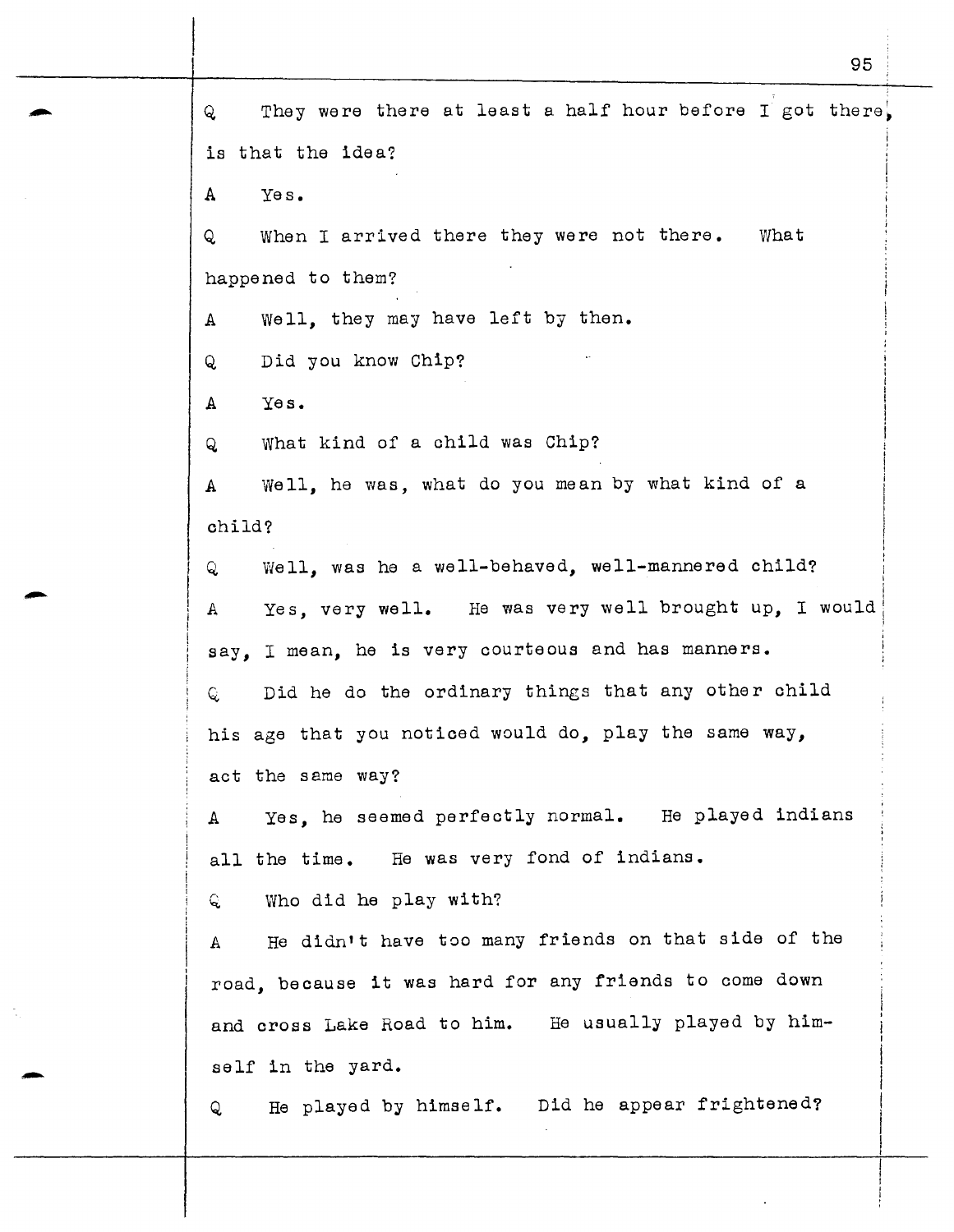| How do you mean frightened?<br>$\mathbf{A}$                       |
|-------------------------------------------------------------------|
| At any time did he appear afraid of people, frightened<br>Q       |
| of people?                                                        |
| No, not at all.<br>A                                              |
| Did you ever go water skiing?<br>Q                                |
| Quite often.<br>$\mathbf{A}$                                      |
| Did you ever go water skiing with the Sheppards?<br>Q             |
| $\mathbf{A}$<br>Yes.                                              |
| Who else was in the party when you went water skiing?<br>Q        |
| Well, there was quite a few boys that were there.<br>$\mathbf{A}$ |
| Jim Redinger, Stan Feely. Tom Gustason. Alex Bursino.             |
| Q<br>What about girls, women?                                     |
| The girl across the street, Jean Dino.<br>$\mathbf{A}$            |
| Anyone else?<br>Q                                                 |
| Well, there wasn't any younger girls.<br>$\mathbf{A}$             |
| I am talking about older girls.<br>Q                              |
| The Sheppards had friends come down.<br>Q                         |
| Who were these friends?<br>Q                                      |
| The Aherns were there. The Grahams.<br>He had. I<br>A             |
| didn't notice them this year, but last summer he had a            |
| couple of friends come out from Cleveland.                        |
| Were there any single girls?<br>Q                                 |
| (No response.)<br>$\mathbf{A}$                                    |
| Do you know Sue Hayes?<br>Q                                       |
| I have seen her, but I never met her personally.<br>A             |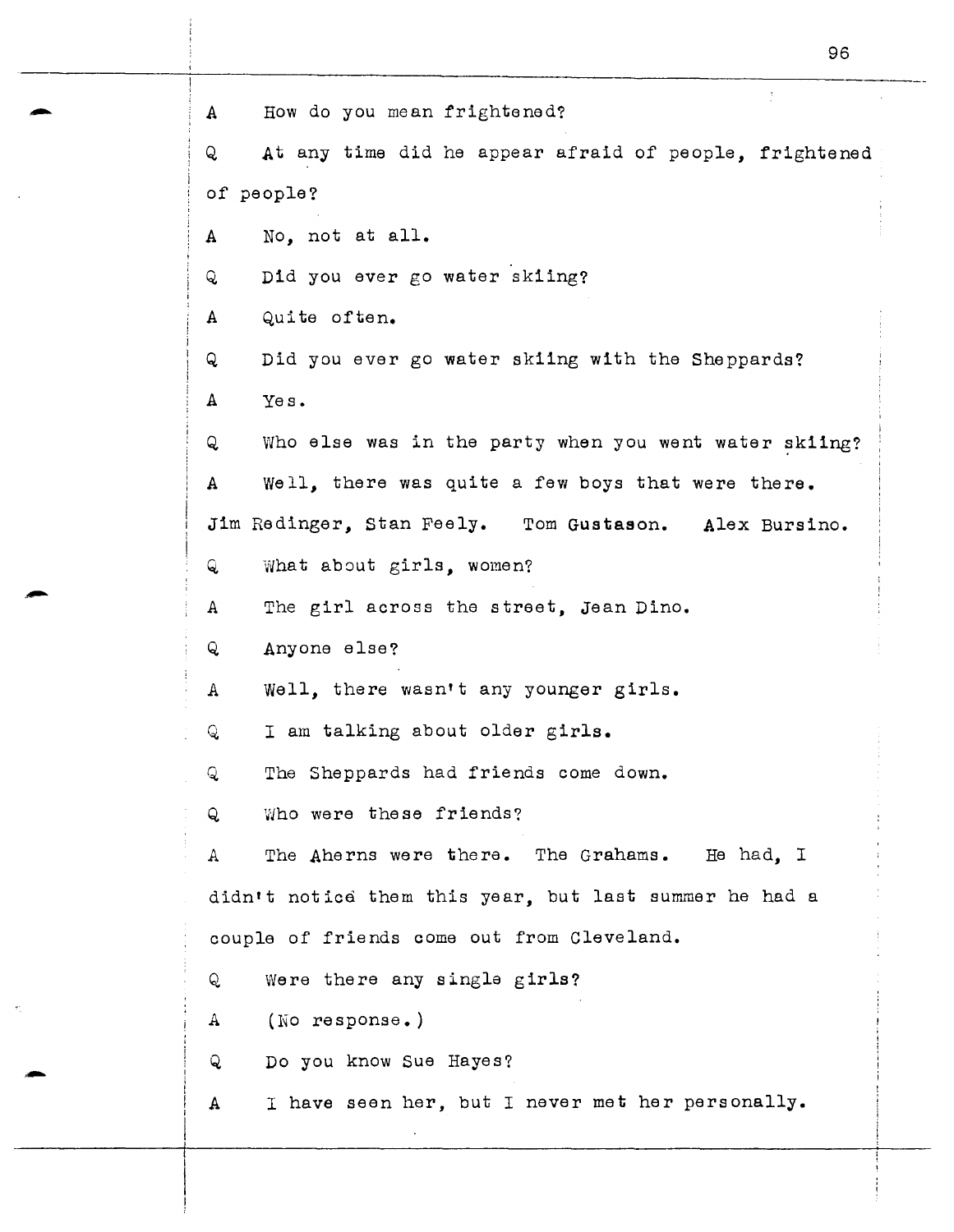Q Where did you see her?<br>A Down at the hospital.

Down at the hospital.

Q Did you ever see her at Sam Sheppard's house?

A I may have but I don't remember.

Q Did you ever notice whether or not Dr. Sam Sheppard 79 and Marilyn Sheppard argued or fought with each other? A I had never seen them myself. I had heard once that they had, but that is strictly rumor.

Q What did you hear?

<sup>A</sup>Well, one night an older boy, a brother of Jim Redinger had seen Dr. Sheppard sitting down -- this is strictly rumor now, this is what I heard.

Q Go ahead.

*A* That he had seen Dr. Sheppard sitting down on an adjoining driveway to this older boy's girl friend, he was just sitting there racing the motor and Tom Redinger came out and asked him what the trouble was, and he said he had an argument with his wife, that he was just sitting there racing the motor and swearing to himself. I don't know, just sitting there talking to himself. Q Where was this in relationship to the Sheppard home? It was on Lake Road out on the east end. It is Α quite a ways, I would say, a mile or two anyhow from the Sheppard home.

Q What is the boy's name?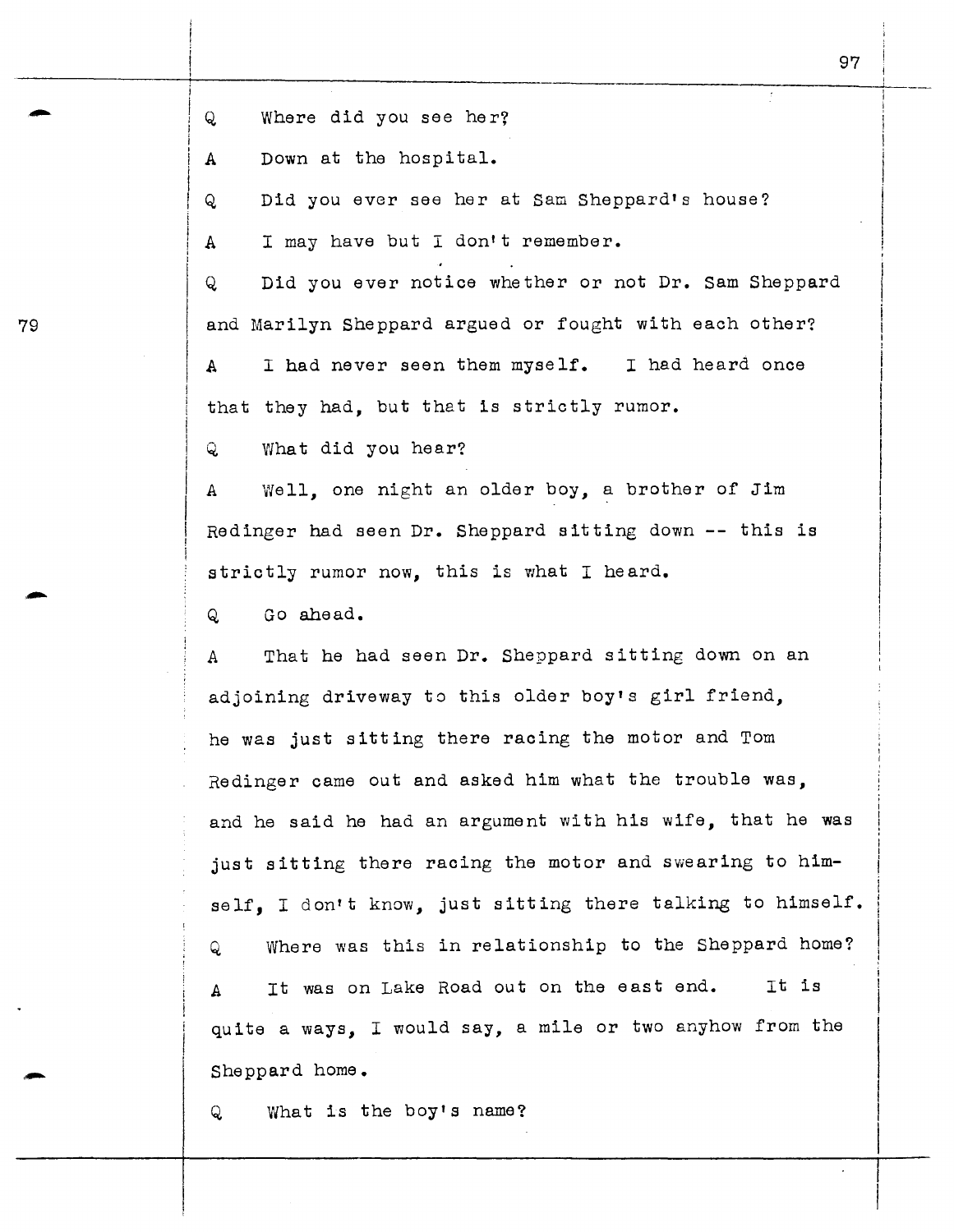A Tom Redinger.

Q How do you spell that?

 $A$   $R-e-d-i-n-g-e-r$ .

 $Q = R - e - d - i - n - g - e - r$ ?

A Yes.

Q And he lives on Lake Road?

<sup>A</sup>Yes. He isn't home. He is away at camp now, I think.

Q When was this, this occasion that you were talking about?

A It was quite some time ago. I imagine it was last summer.

Q Have you personally, have you observed or have you not observed how Marilyn Sheppard and Dr. Sam Sheppard got along?

A My opinion was they had gotten along very well. I have seen them skiing and things, and at night, more or less talking.

Q When you went over at night time was everybody happy and contented?

A Well, I hadn't gone over very often. Maybe a couple of nights, me and the next door neighbor and I had gone over and just sat and chewed the fat with him for a while. I Or I had gone over alone maybe a couple of times and talked I I to him or see Sam about something.

 $\left\vert$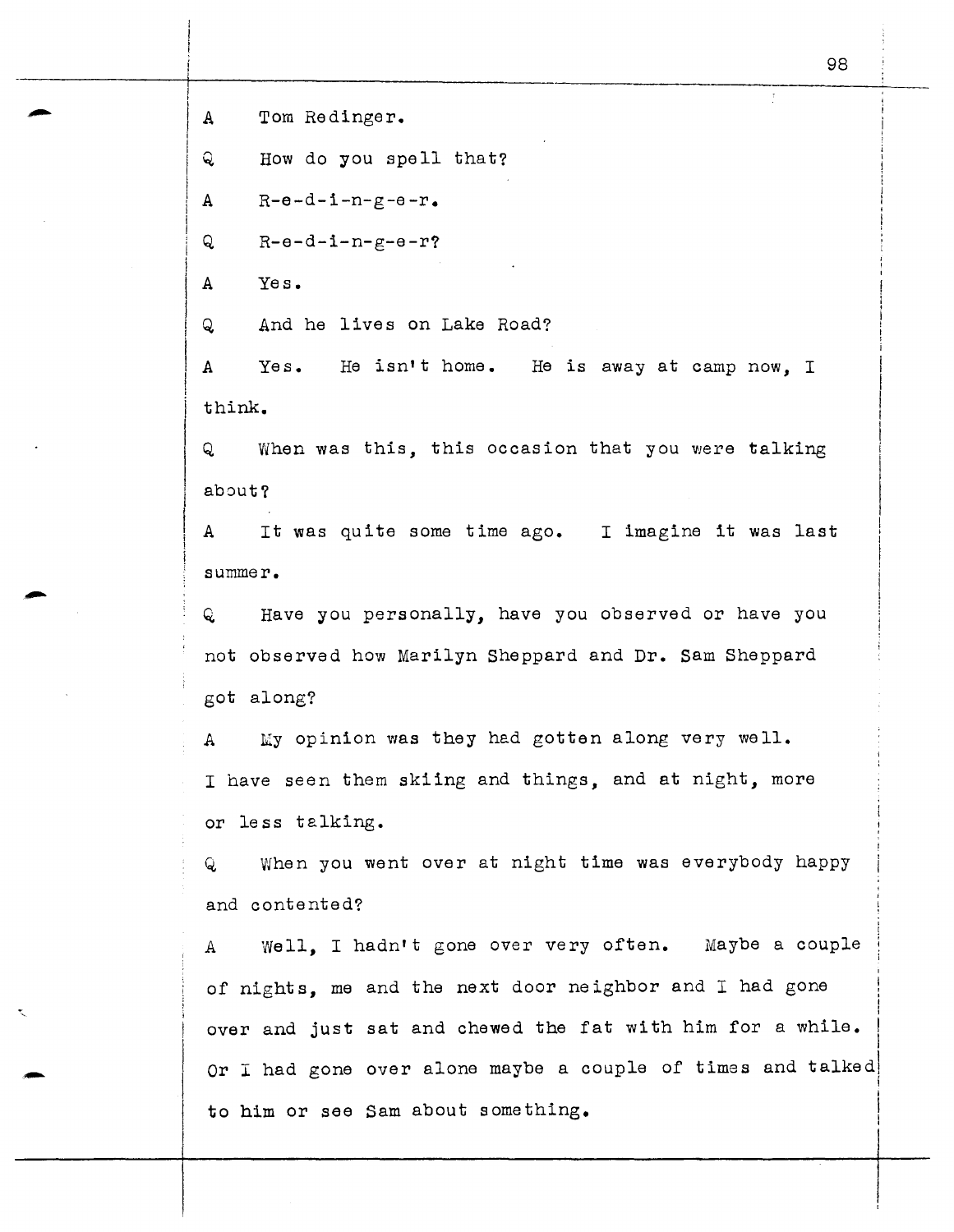Q Did you ever see Sam Sheppard get angry? A I had heard, he got angry at us one day when we were skiing. We had a little accident. And he was also angry at us the time, well, we used to sleep in a house, we have a group of fellows, and we used to sleep in that little couple of rooms over his garage, and a few of the boys had gotten in trouble one hight and they were out and had stolen some stuff, and they were coming back there afterwards, see, very late. Well, it was early in the morning, and at that time Sam was rather surprised and he told us that we wouldn't be able to use it any more. Q How did he display his anger? A Well, he just, well, you wouldn't say he was real angry. He was kind of just sort of miffed that these boys had done this to him. Q Did you ever see him blow his top? A No. Q bo you know what you mean by blowing your top? A Yes. Q Did you ever see him display temper? A No. He always impressed me as a rather even-tempered sort of person, I mean, I never went off the handle as some people would. Q Is there anything that you could contribute that I didn't ask you, that I may not have asked, anything that

99

-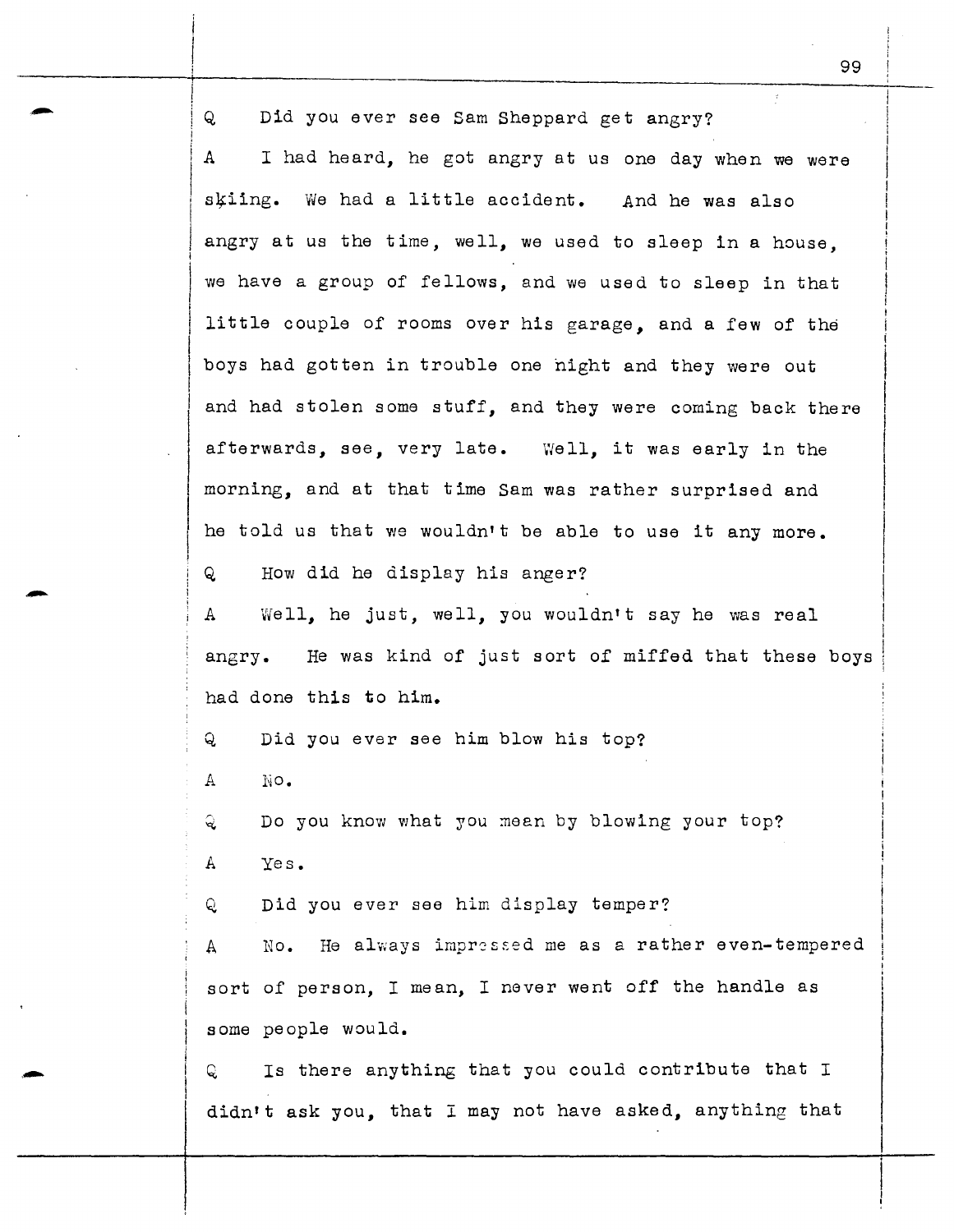you can think of?

A Well, nothing more than I felt to myself that he was a very even-tempered person, and that I had never seen him -- we had given him times when he was angry at i us through skiing over there and playing basketball and I such that he might have gotten mad, but very sensible about ! it, using his head.

Q How many ski ropes were in existence?

<sup>A</sup>Well, they varied at times. There was two that I know of, and I think there were three, I think the one was busted.

Q When you say busted, what was busted about it? That I can't remember. It was a heavy rope, a  $\mathsf{A}$ thicker rope, he may have just put it away because it was a rather big ski rope.

Q Was it the rope that was broken or was it the handhold that was broken, what was it?

80 A Well, I don't remember, I remember asking about it, and I think one of the boys said it was broken, or something to that effect. I don't remember just what it was. I know that it wasn't down there.

Q Who did these ski ropes belong to?

A Well, one belonged to me, and the other two were A<br>his.

Q His, who do you mean by his?